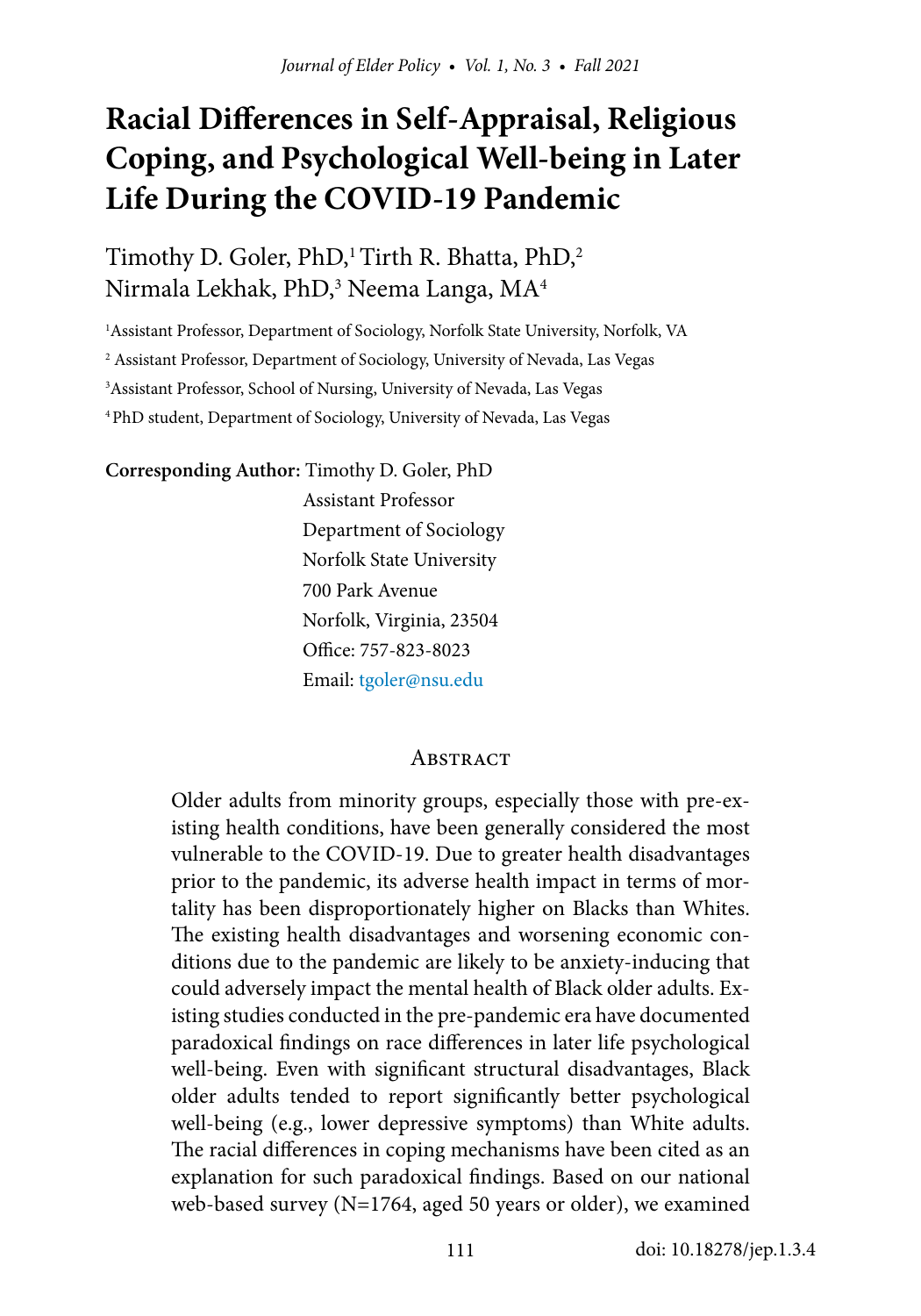#### *Journal of Elder Policy*

race differences in coping resources such as religious coping and self-appraisal and their impacts on anxiety and depressive symptoms. We documented greater concerns about the personal impacts of the pandemic among Blacks than their White counterparts. The greater concerns about the pandemic were associated with poorer psychological well-being outcomes. Yet Blacks reported fewer depressive symptoms and lower anxiety than Whites. Our study finds subjective religiosity, religious coping, and emotional support to be responsible for better psychological well-being among Blacks than Whites. Our study highlights policy implications of coping resources for racial differences in later life psychological well-being.

*Keywords:* Health Disparities, Global Life Event, Public Policy, Suppressed Inequality

# **Diferencias raciales en autoevaluación, afrontamiento religioso y bienestar psicológico en la vida posterior durante la pandemia COVID-19.**

#### Resumen

Los adultos mayores de grupos minoritarios, especialmente aquellos con condiciones de salud preexistentes, generalmente se han considerado los más vulnerables al COVID-19. Debido a las mayores desventajas para la salud antes de la pandemia, su impacto adverso en la salud en términos de mortalidad ha sido desproporcionadamente mayor en los negros que en los blancos. Es probable que las desventajas de salud existentes y el empeoramiento de las condiciones económicas debido a la pandemia provoquen ansiedad, lo que podría tener un impacto adverso en la salud mental de los adultos mayores negros. Los estudios existentes realizados en la era prepandémica han documentado hallazgos paradójicos sobre las diferencias raciales en el bienestar psicológico de la vida posterior. Incluso con desventajas estructurales significativas, los adultos mayores negros tendían a reportar un bienestar psicológico significativamente mejor (por ejemplo, síntomas depresivos más bajos) que los adultos blancos. Las diferencias raciales en los mecanismos de afrontamiento se han citado como una explicación de estos hallazgos paradójicos. Basándonos en nuestra encuesta nacional basada en la web (N = 1764, de 50 años o más), examinamos las diferencias raciales en los recursos de afrontamiento, como el afrontamiento religioso y la autoevaluación y sus impactos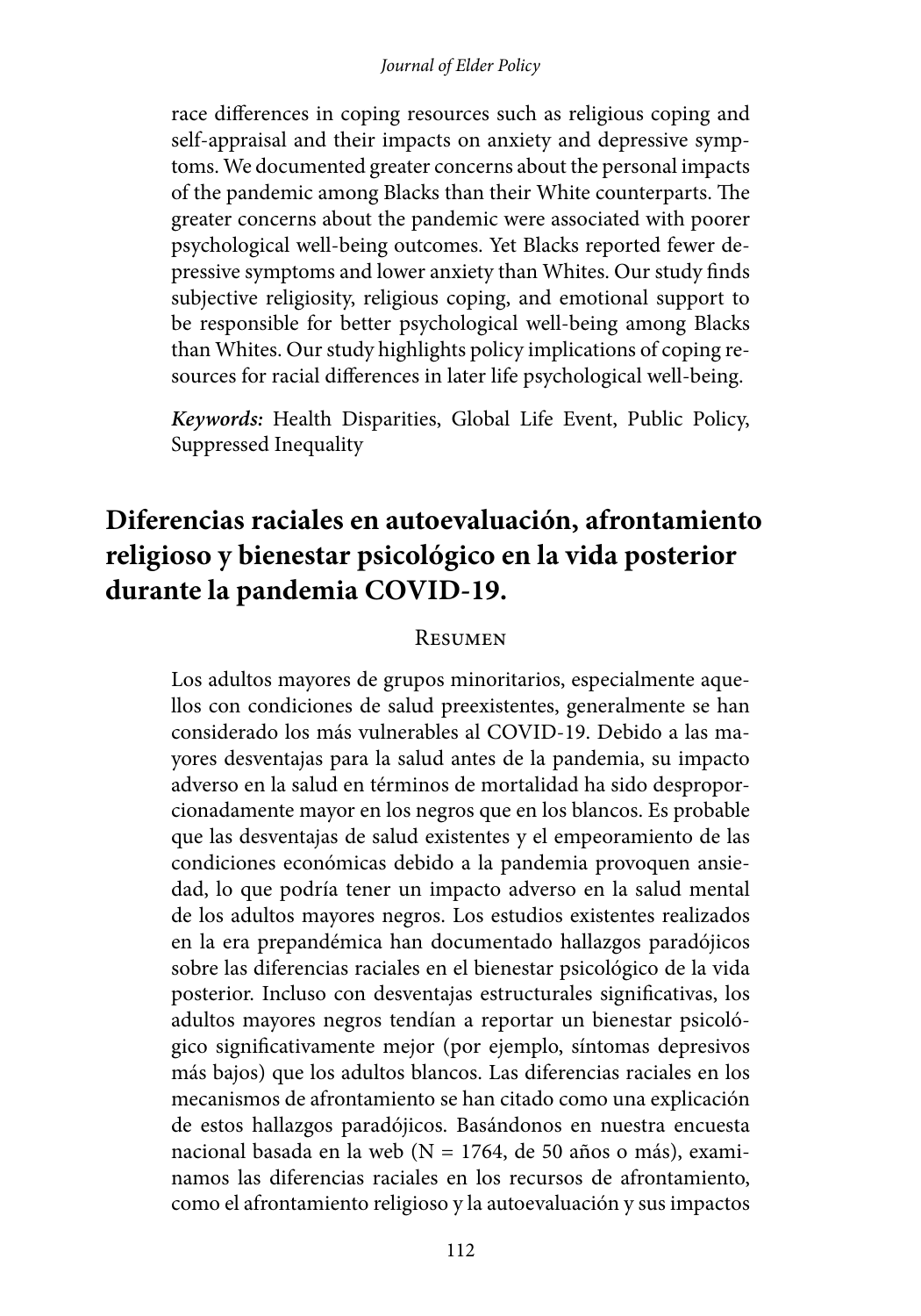en la ansiedad y los síntomas depresivos. Documentamos mayores preocupaciones sobre los impactos personales de la pandemia entre los negros que entre los blancos. Las mayores preocupaciones sobre la pandemia se asociaron con peores resultados de bienestar psicológico. Sin embargo, los negros informaron menos síntomas depresivos y menos ansiedad que los blancos. Nuestro estudio encuentra que la religiosidad subjetiva, el afrontamiento religioso y el apoyo emocional son responsables de un mejor bienestar psicológico entre los negros que entre los blancos. Nuestro estudio destaca las implicaciones políticas de los recursos para hacer frente a las diferencias raciales en el bienestar psicológico de la vida posterior.

*Palabras clave:* Disparidades en salud, Acontecimiento global de la vida, Políticas públicas, Desigualdad reprimida

# 2019冠状病毒病大流行期间老年人的自我评 价、宗教应对和心理健康的种族差异

#### 摘要

少数群体中的老年人,尤其是那些已患有健康疾病的,普遍 被视为最易受2019冠状病毒病(COVID-19)的影响。鉴于大 流行前患有的更严重的疾病情况,黑人面对的COVID-19致死 率一直显著高于白人。已有疾病和因大流行而恶化的经济状 况很有可能催生焦虑,后者能对老年黑人的精神健康产生消 极影响。大流行前所作的研究就老年心理健康的种族差异得 出了矛盾的研究发现。即使存在显著的结构性劣势,老年黑 人的心理健康自我报告往往比成年白人显著更好(例如更轻 的抑郁症状)。应对机制(coping mechanisms)的种族差异 被引用于解释这类矛盾的研究发现。基于我们的国家网络调 查(n=1764,年龄大于或等于50岁),我们分析了例如宗教 应对和自我评价等不同应对资源(coping resources)的种 族差异,以及这些差异对焦虑和抑郁症状产生的影响。我们 发现,与白人相比,黑人更加担忧大流行产生的个人影响。 这种担忧与更差的心理健康结果相关。不过,相比起白人, 黑人报告的抑郁症状和焦虑情况都更低。我们的研究发现, 主观宗教性、宗教应对和情感支持是黑人比白人的心理健康 结果更好的原因。我们的研究强调了应对资源对老年心理健 康的种族差异产生的政策意义。

关键词:健康差异,全球生命事件,公共政策,压抑的不平 等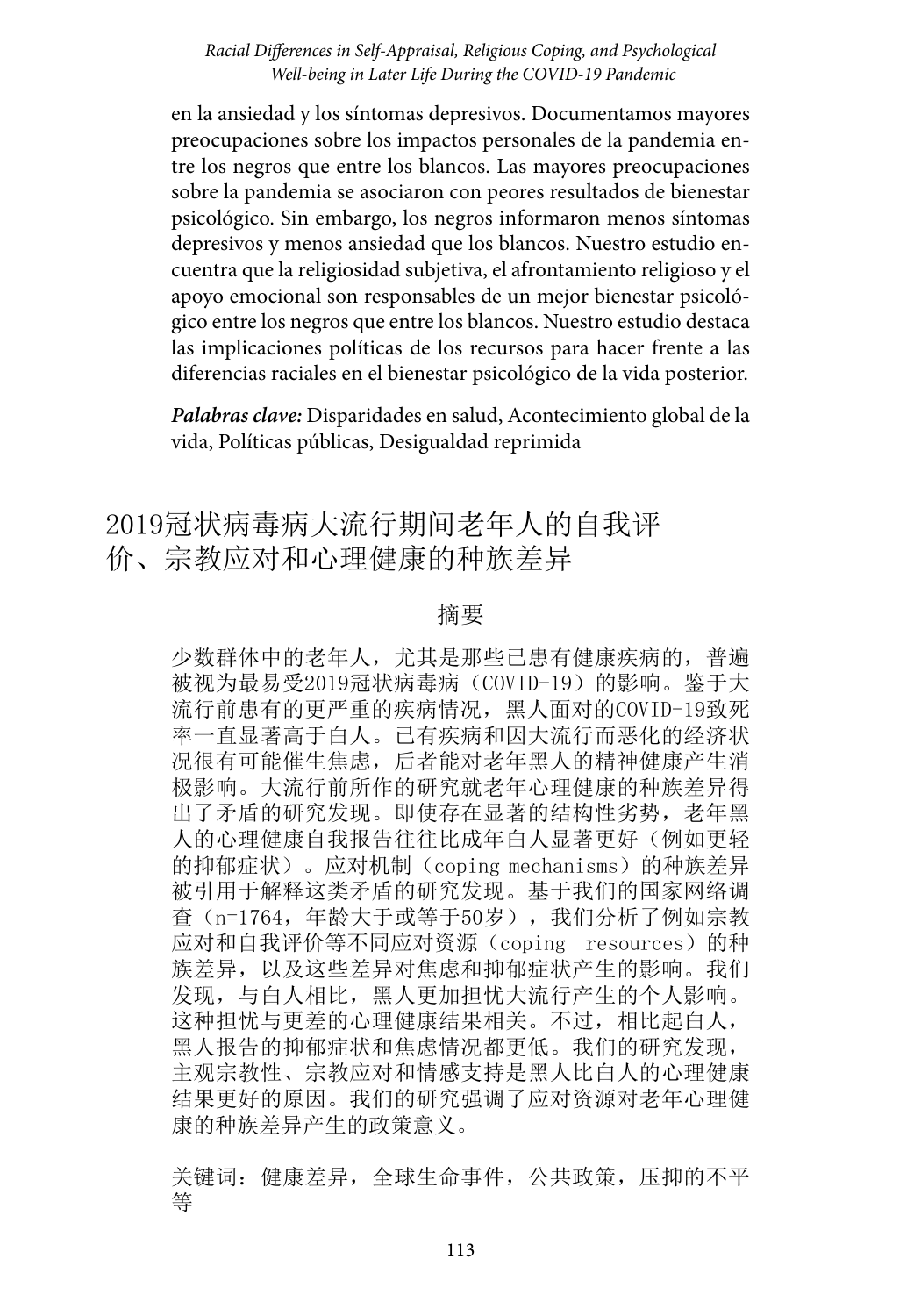### **Introduction**

In America, the racial climate con-<br>fronting Blacks is one where race<br>and racism are dominant features<br>of American society (e.g., militarized n America, the racial climate confronting Blacks is one where race and racism are dominant features police forces, violence not seen in the United States since 1968, and the denial of civil rights). Blacks have been in a condition of social instability rooted in America's history and sustained through public policies and social norms. Racialized social systems perpetuate the vicious cycles of stressful life events for Blacks, experienced on a daily basis, which puts their health at risk. Racial differences in later life health disparities in the United States have been well documented (Brondolo et al., 2009). A leading cause of these disparities is the greater exposure to stress among minorities across the life course (Kavachi et al., 2005). Studies confirm that racial minority status combined with poorer SES circumstances magnify negative health outcomes (Williams, 1997; Pinquart & Sörensen, 2000; Williams et al., 2008). For decades, Blacks have endured higher rates of diabetes, heart disease, stroke, and asthma as compared to their White counterparts. Converging at the same time is the coronavirus pandemic, which at this time has killed more than 525,875 people in America (National Center for Health Statistics, 2021). COVID-19 cases in the U.S. are climbing again, and data shows that Blacks are contracting and dying at higher rates than White Americans (Oppel et al., 2020). According to the National Center for Health Statistics, 76,608 Blacks have lost their lives to COVID-19 to

date. Blacks have 1.4 times higher rates of dying than Whites (The COVID Tracking Project, 2021). Grounded in a stress and coping framework, this study provides a fuller depiction of how individuals who have experienced structural disadvantage in a pandemic maintain well-being. Based on our national webbased survey (n=1764, aged 50 years or older), we examine race differences in coping resources such as religious coping and self-appraisal and their role in explaining racial differences in anxiety and depressive symptoms during the COVID-19 pandemic.

### *Racial Differences in Psychological Well-being Prior to the Pandemic*

Racial differences in psychological well-being among older adults in the United States have been well documented (Krause & Chatters, 2005; Ellison, 2017; Nguyen et al., 2018; Chatters et al., 2018; Taylor, 2020). Prior to the pandemic, a substantial number of studies have obtained paradoxical findings when examining race differences in various psychological well-being outcomes such as overall life satisfaction and depressive symptoms. Despite significant structural disadvantages (e.g., higher levels of poverty, discrimination) that are documented to adversely impact mental health, Blacks report lower prevalence rates in most mood and anxiety disorders than non-Latino Whites (Taylor & Chatters, 2020; Mezuk et al., 2013; Gallo et al., 1998). While a significant number of studies have suggested better psychological well-being outcomes among Black older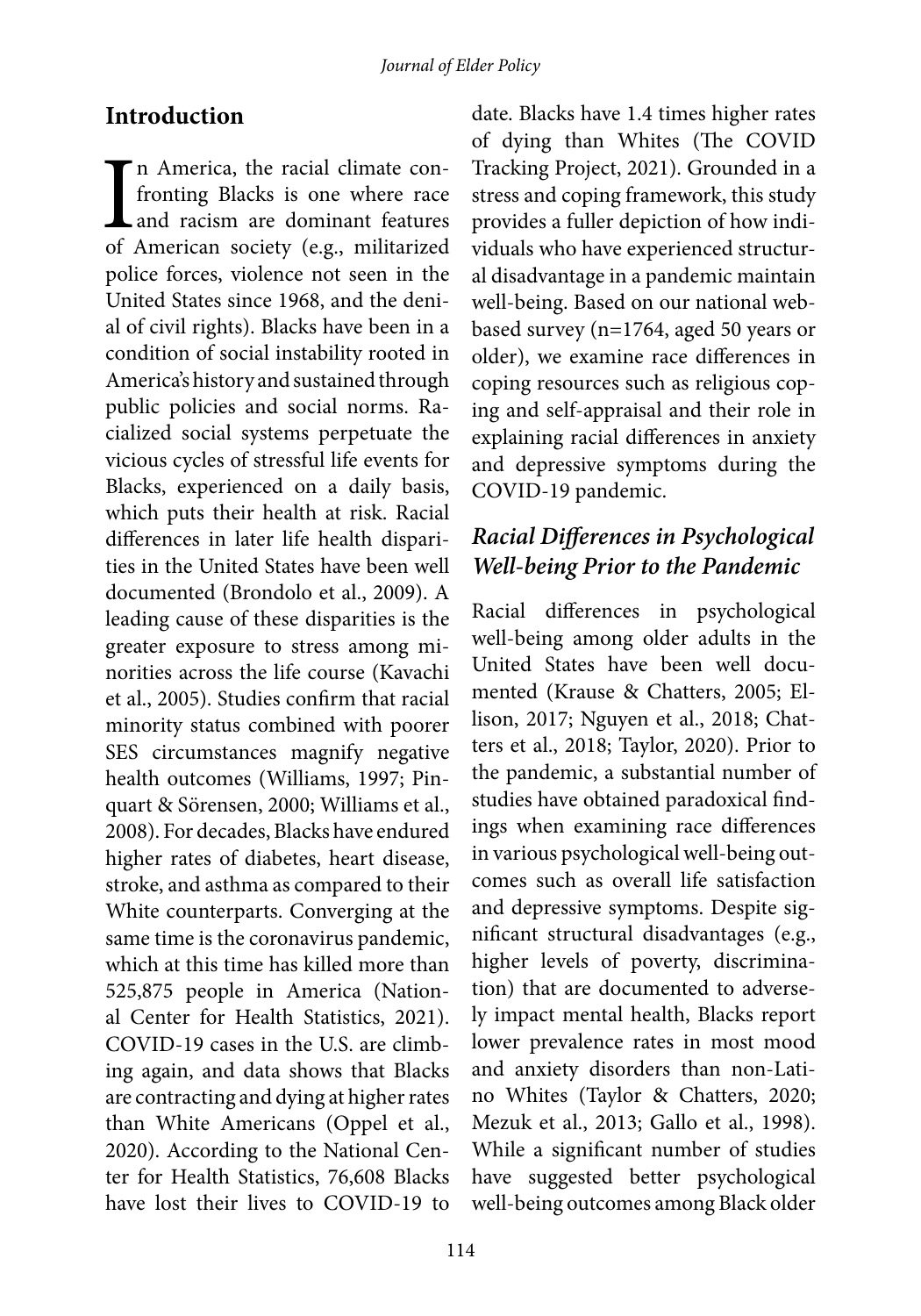adults relative to Whites, existing studies have also reported better psychological well-being among Whites than their Black counterparts (Mouzon et al., 2016). Based on the Health and Retirement Survey of individuals 50 years and older living in the United States, a study by Ayalon and Gum (2011) found significantly greater levels of life satisfaction and lower levels of depressive symptoms among Whites than Blacks. Given the disproportionate impacts of COVID on the Black community, it is unclear whether the aforementioned racial differences in well-being outcomes will be maintained amidst the pandemic.

# *Racial Differences in Coping Resources*

Black older adults are experiencing devastating consequences of the pandemic due to significantly greater existing structural disadvantages than their White counterparts. The disadvantaged circumstances of the COVID-19 are a continuation of the historical legacy of unequal social and economic institutional mechanisms that were designed to undervalue and oppress Black Americans (Robinson-Dooley & Wade-Berg, 2015). Black older adults experience "double jeopardy" as a result of both racism and ageism, and that, in effect, puts them at a significantly higher risk of coronavirus exposure and death (Chatters et al., 2020). These challenges could result in the intensification of immense stress exposure due to the pandemic (Cobb, 2021) that, in the absence of buffers, can manifest in poor

psychological well-being (Kahana et al., 2014). In such context, it is salient to examine the significance of widely reported racialized coping mechanisms such as religious coping and self-appraisal for racial differences in psychological well-being. Our study explores whether previously documented disproportionately higher coping resources such as religious coping and social support among Black older adults continue to positively influence their psychological well-being during the pandemic.

Existing evidence shows greater subjective religiosity among Blacks than Whites (Nguyen, 2020; Assari et al., 2018). A recent Pew survey showed that 97 percent of Blacks believe in God or a higher power, relative to 90 percent among non-Black respondents. Similarly, 59 percent agreed that religion was "very important" to them compared to 40 percent non-Black respondents agreeing to the same (Besheer et al., 2021). Krause et al. (2005) claimed that the beliefs and values shaped and shared in religious congregations provide resources for religious coping responses that may help in dealing with life problems, especially in later life. Subjective religiosity has been repeatedly associated with better mental and emotional well-being, including less depression, suicide, coping with stress, and negatively associated with a host of other risk factors across health indicators (Lukachko et al., 2015; Villani et al., 2019; Nguyen, 2020; Davenport et al., 2021). In the context of subjective religiosity, religious coping is a racialized coping mechanism made within a unique set of structural constraints of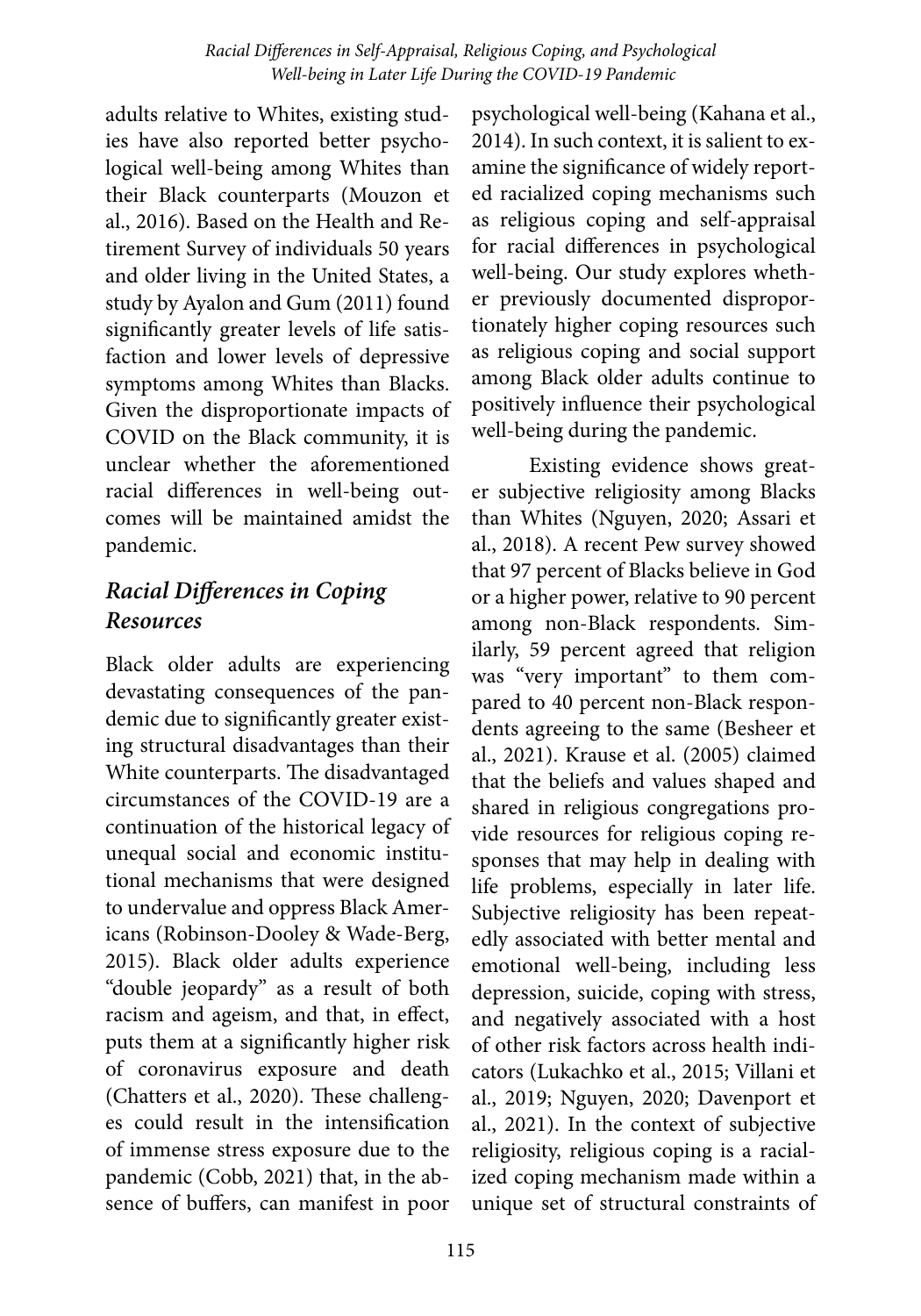the Black experience in America. Religious coping has been identified as a coping resource that may impact a person's experience with stress (Ano & Vasconcelles, 2005; Ward, 2010). Subjective religiosity has been found to be one of the most salient ways for Blacks to cope with structural disadvantages and race-related stressors (Taylor et al., 2004). The positive effects of religious coping on the psychological well-being of Black older adults also reinforce an underlying assumption of the social role of the "Black Church" on psychological well-being.

Studies have also shown that historically, the Black church has been a place of protection and escape from negative environmental conditions (Nguyen, 2020). Researchers have referred to the bond between Black families and the church as an "enduring institution" (Berry & Blassingame, 1982; Stephanson & West, 1989). Cornell West (1989) called the contemporary African American church "one of the few institutions within a shattered Black civil society that could attempt to project some kind of hope and some kind of meaning" in the face of present and more pervasive "walking nihilism." Despite restrictions on gathering due to the pandemic, Black Churches operating in a new normal (e.g., online worship services) are continuing to be a source of support for Blacks (Garcia et al., 2020; Barber & Kim, 2021).

The unique life experiences among Blacks could contribute to their appraisal of life circumstances differently from that of White adults. Men-

tal acts such as appraisal, perceiving, attending, remembering, framing, generalizing, classifying, and interpreting (in other words, "thinking") are always performed by specific individuals with certain personal cognitive idiosyncrasies affecting the thinking and behavior of Blacks (Smith & Zerubavel, 2010). Findings suggest older Blacks experience greater exposure to chronic stressors but appraise stressors as less upsetting relative to whites (Brown et al., 2018). Experiences of individual and institutional racism coupled with lower socioeconomic positioning are likely to shape the individual cognitive appraisal process of Blacks, such that they evaluate later life well-being against the backdrop of continued adversity that they have experienced over the life course. Our study undertakes an important step in understanding the role of the aforementioned racialized coping resources in impacting racial differences in later life psychological well-being during the pandemic.

# **Data and Methods**

We used data from our "Cop-<br>ing with Coronavirus Pan-<br>demic Study," which is a<br>cross-sectional national web-based ing with Coronavirus Pandemic Study," which is a national web-based survey of adults 50 years or older who reside in the United States. Our survey was administered from April 7 to June 15, 2020, to understand how older adults living in the United States are affected by and coping with coronavirus pandemic. We adopted a non-probability sampling technique to recruit study participants from social media and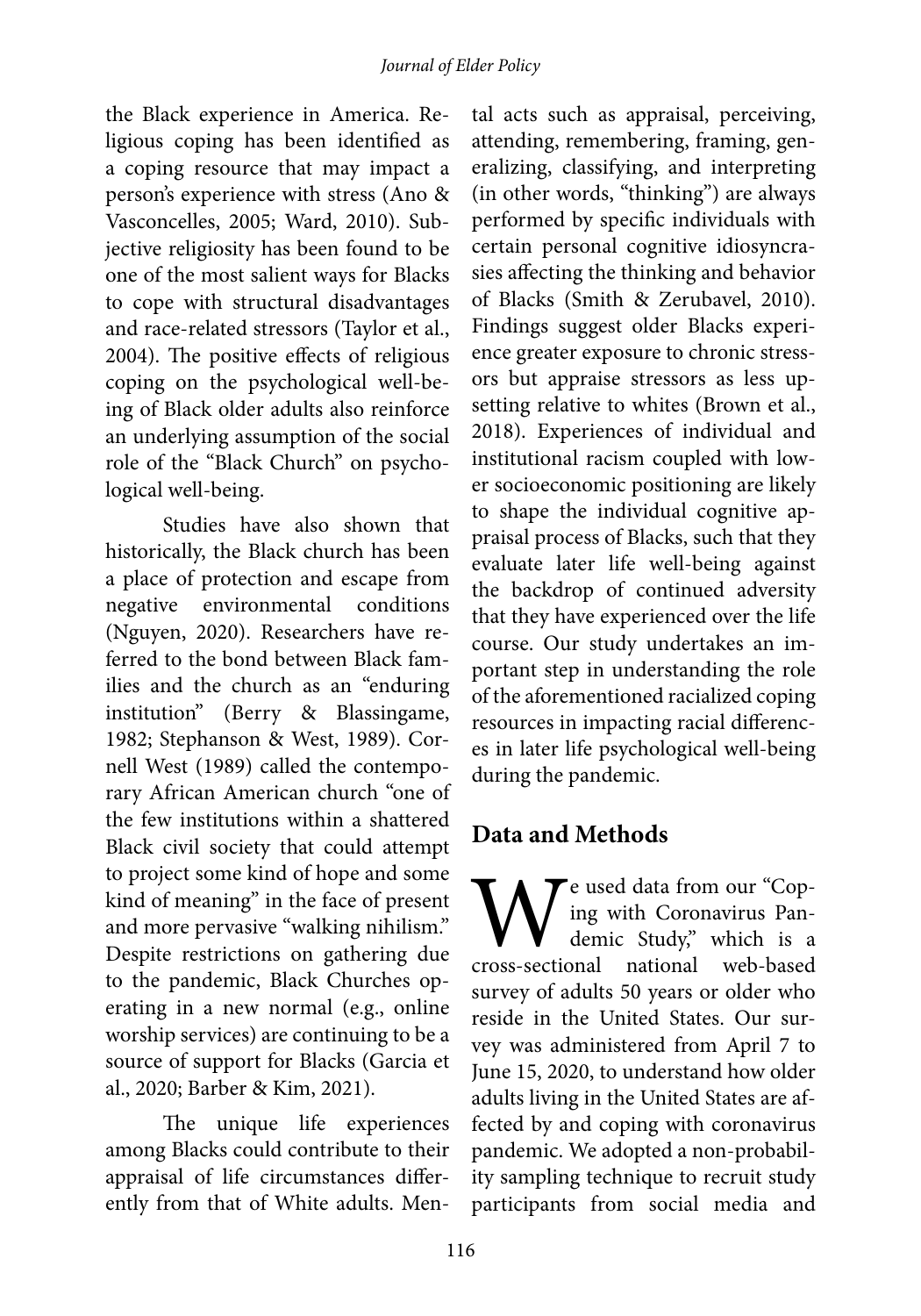senior centers. Our recruitment approach allowed any eligible individual with a reasonable understanding of the English language to participate in the survey. We advertised our survey using social media (primarily Facebook) and other communication platforms (e.g., emails to different senior service organizations). We used our personal social media accounts to extend the invitation to participate in the survey or share the survey information among their networks. We created social media pages (Facebook page: "Coronavirus Study"; Twitter handle: @StudyCorona) to increase awareness about our study further. The information about the survey was also shared in public social media groups (e.g., Las Vegas Coronavirus group) and included in newsletters of professional organizations (e.g., Gerontological Society of America, American Sociological Association). Finally, paid advertisements were created in social media outlets such as Facebook and Twitter to target our potential study participants.

Respondents were able to access the survey questionnaire only after they consented to proceed beyond a participant information page. On that page, we included a brief description of our study and explained any potential harm or discomfort that they might encounter. We did not offer any incentive or reward for their participation. We collected anonymous responses from participants using an electronic survey method called Qualtrics, which was then downloaded into an encrypted file on the researcher's computer. Our survey was granted an exemption by the

Institutional Review Board (IRB) of the University of Nevada, Las Vegas.

#### *Measures*

We used two psychological well-being outcomes as our dependent variables: depressive symptoms and anxiety.

**Depressive symptoms** – We used 10 item Center for Epidemiologic Studies Depression Scale (CESD-R 10) to measure depressive symptoms. The scale items aimed to capture the frequency of specific emotions (e.g., "*felt depressed*") during a week*,* with the responses ranging from 1 (=*rarely or none of the time)* to 4 (=*all of the time)*. High Cronbach's  $\alpha$  (=0.88) suggests that items used to assess depressive symptoms were strongly inter-related. The response across ten items was summed to create depressive symptoms score for each respondent.

**Anxiety** – We used a 6-item PROMIS Emotional Distress-Anxiety scale to measure anxiety during the pandemic. We assessed respondent's emotional status during the pandemic by asking them to evaluate statements such as "*I felt fearful*." The responses were recorded on a 5-point scale, with responses ranging from 1(=*never)* to 5(=*very often*). High Cronbach's α (=0.93) indicates strong inter-relationships among scale items administered to assess anxiety. We summed responses across six items to create an anxiety score for each respondent.

### *Coping Resources*

We used self-appraisal of COVID pandemic, religious coping, subjective reli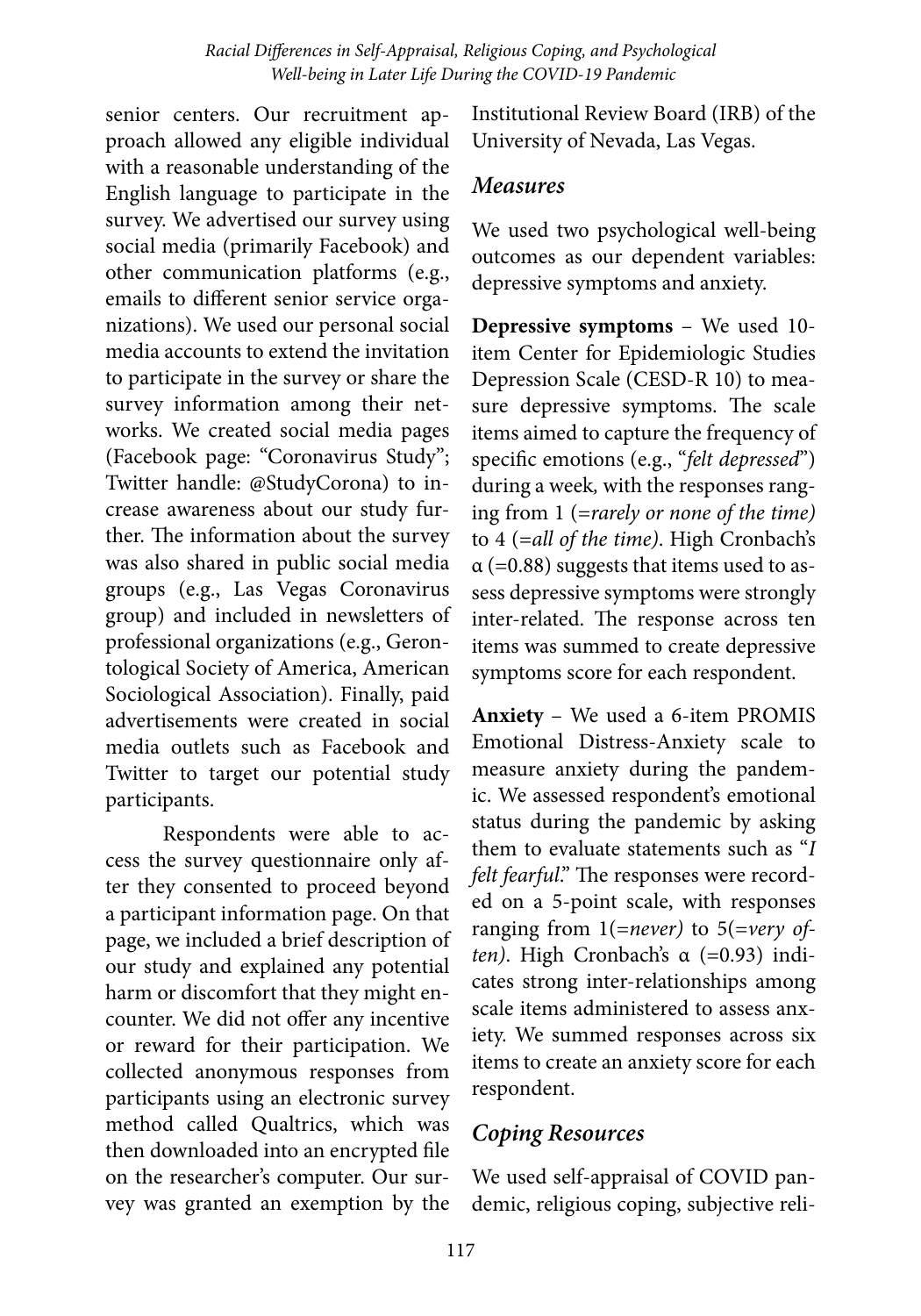giosity, and emotional support as coping resources.

**Concerns about COVID-19** – We used our 7-item scale to assess respondent's appraisal of the personal implications of the COVID pandemic. Some of the questions that respondents were asked include: "To what extent, are you concerned about coronavirus affecting you personally? Do you feel you can protect yourself from coronavirus infection? Are you concerned about dying from coronavirus? Are you concerned about financial hardship from coronavirus pandemic?" The responses were recorded on a 5-point scale from 1 (= *not at all*) to 5 (= *very much*). Scale items were strongly inter-related as indicated by high Cronbach  $\alpha$  (= 0.82). We summed responses across seven items to construct a score that represented each respondent's concerns about COVID-19.

**Subjective religiosity** was evaluated by asking respondents, "How religious do you consider yourself?" The response was measured on a five-point Likert scale that ranged from  $1$  (= not at all religious) to 5 (=very religious).

**Religious coping** – We used three items from the Carver Ways of Coping Scale to assess the extent to which respondents use religion to handle stressful situations (Carver 1989). Specifically, the respondents were asked: When I am confronted with stress, 1. "I seek God's help" 2. "I put my trust in God" 3. "I try to find comfort in my religion." Their responses were recorded on a five-point Likert scale that ranged from 1 (= *not at all*) to 5 (= *very often*). Cronbach's α (=0.96) demonstrates excellent interrelationship among scale items. The responses across three items were summed to create a religious coping score for each respondent.

**Emotional Support** – We measured emotional support by asking respondents, "How emotionally supportive have family, friends, or neighbors been to you during the coronavirus pandemic?" Their responses were recorded on a scale of 1 (=none) and 5 (=very much).

**Sociodemographic and Health Characteristics** – We coded race (1=Black, 0=White), gender  $(1 =$  female,  $0 =$ male), and marital status  $(1 =$  married,  $0 =$  not married) into two categories. **Age** was measured in years as a continuous variable. **Income** was divided into 11 ordinal categories that ranged from 1 (less than \$10,000) to 11 (\$100,000 and above). **Education** was coded into six ordinal categories: 1 (=No High School and GED), 2 (=High School graduate), 3 (=Some College), 4 (= Bachelor's degree),  $5$  (= Master's degree) and  $6$  (=Doctorate degree). **Functional Limitations** were measured by a 4-item PROMIS Physical Function scale. We asked respondents to evaluate their ability to perform activities of daily living (e.g., "*Are you able to run errands and shop?*") on a five-point scale. Their responses (range: from 1 =*without any difficulty* to 5=*unable to do*) were summed to create functional limitations score for each respondent. **Chronic Diseases** were measured by summing binary responses on 15 diagnosed health conditions (e.g., arthritis, angina, diabetes, asthma, stroke, and hypertension).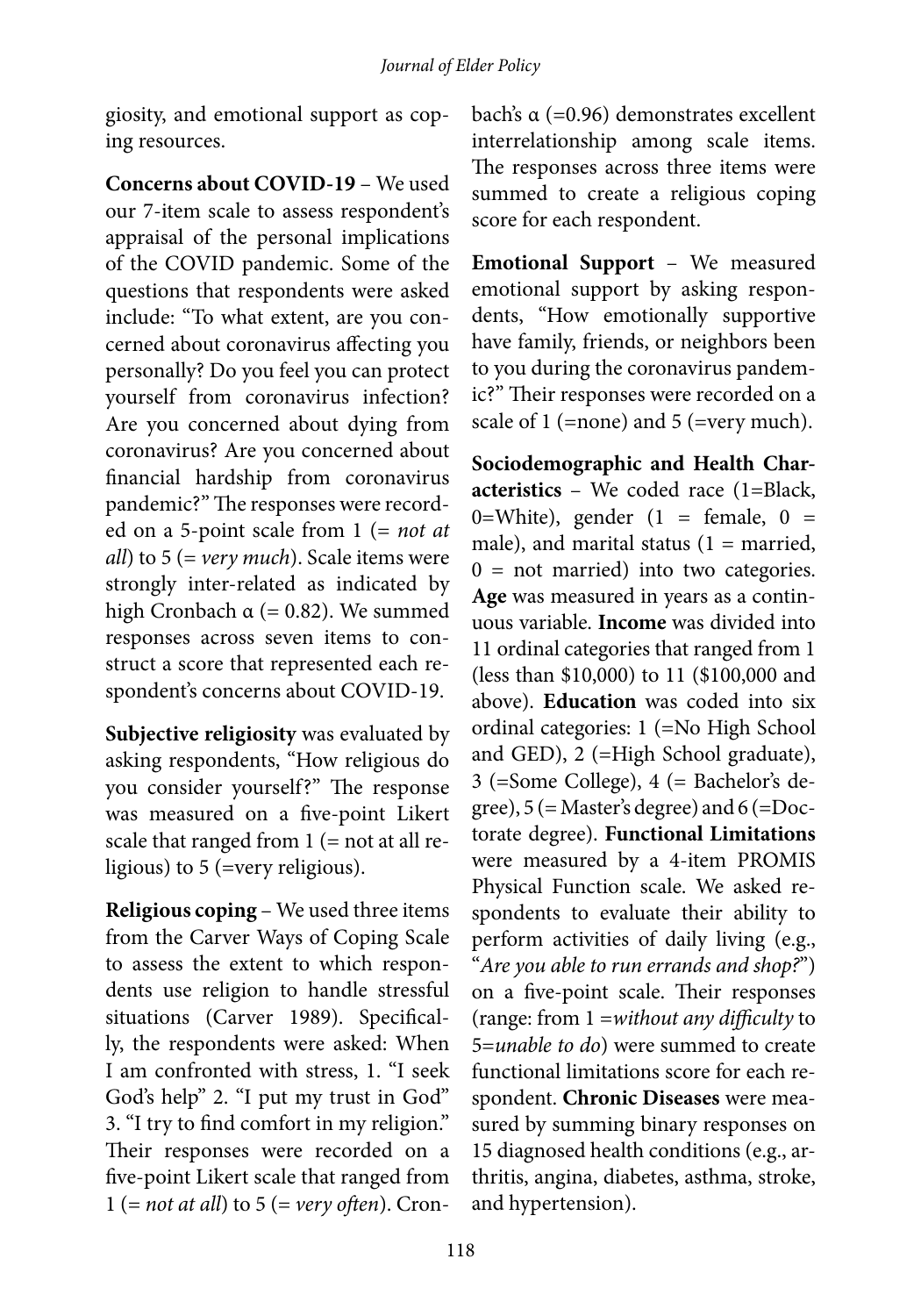# **Analyses**

Our statistical analyses began<br>by first examining the distri-<br>bution of study variables. We<br>calculated descriptive statistics such as by first examining the distribution of study variables. We proportion, mean, and standard deviation. Second, we performed bivariate statistical tests to assess the relationship between race and coping resources. We conducted t-tests to examine racial differences in self-appraisal, emotional support, subjective religiosity, and religious coping. Finally, we fitted ordinary least square (OLS) regression models to investigate the relationship between racial status and psychological well-being. We adjusted for sociodemographic and health characteristics because of the widely reported racial differences in socioeconomic status and health outcomes. Subsequently, we assessed the role of coping resources in explaining the relationship between racial status and psychological well-being. Such assessment was made by including coping resource variables in the first regression model.

# **Results**

Solown in Table 1, the average age of respondents was 65 years.<br>About 74 percent of respondents were women, and seven percent age of respondents was 65 years. About 74 percent of responof them were Blacks. A great majority of respondents (72.41%) had a bachelor's degree or higher education. Only 18 percent reported their household income to be less than \$40,000 per year. Our examination of racial differences in coping resources is presented in Table

2. The appraisal of the COVID-19 pandemic in terms of personal implications significantly differed between Black and White adults. Black adults expressed significantly greater concerns (t=-4.25, p=0.000) about coronavirus pandemic than White adults. We find significantly greater subjective religiosity (t=-8.99, p=0.000) and use of religious coping (t=-9.42, p=0.000) among Black adults relative to their White counterparts. Relative to Whites, significantly greater receipt of emotional support (t=-3.29, p=0.001) was also documented among Black adults.

Our results from regression analyses (presented in Tables 3 and 4) help us examine racial differences in depressive symptoms and anxiety. Even after adjusting for demographic and health characteristics, Model 1 shows significantly fewer depressive symptoms (β=-2.55, p<0.001) and lower anxiety (β=-1.33, p<0.001) among Black adults than their White counterparts. The racial differences in both psychological well-being outcomes narrowed (Depressive symptoms:  $β = -1.84$ ,  $p < 0.01$ ; Anxiety:  $β = -1.29$ ,  $p < 0.05$ ) when three coping resources (subjective religiosity, religious coping, and emotional support) were included in our regression analysis (not reported in Table). Greater distribution of those coping resources and their positive impact on psychological well-being outcomes explained fewer depressive symptoms and lower anxiety among Black adults.

Our regression analysis also suggests that receipt of emotional support independently influences psychological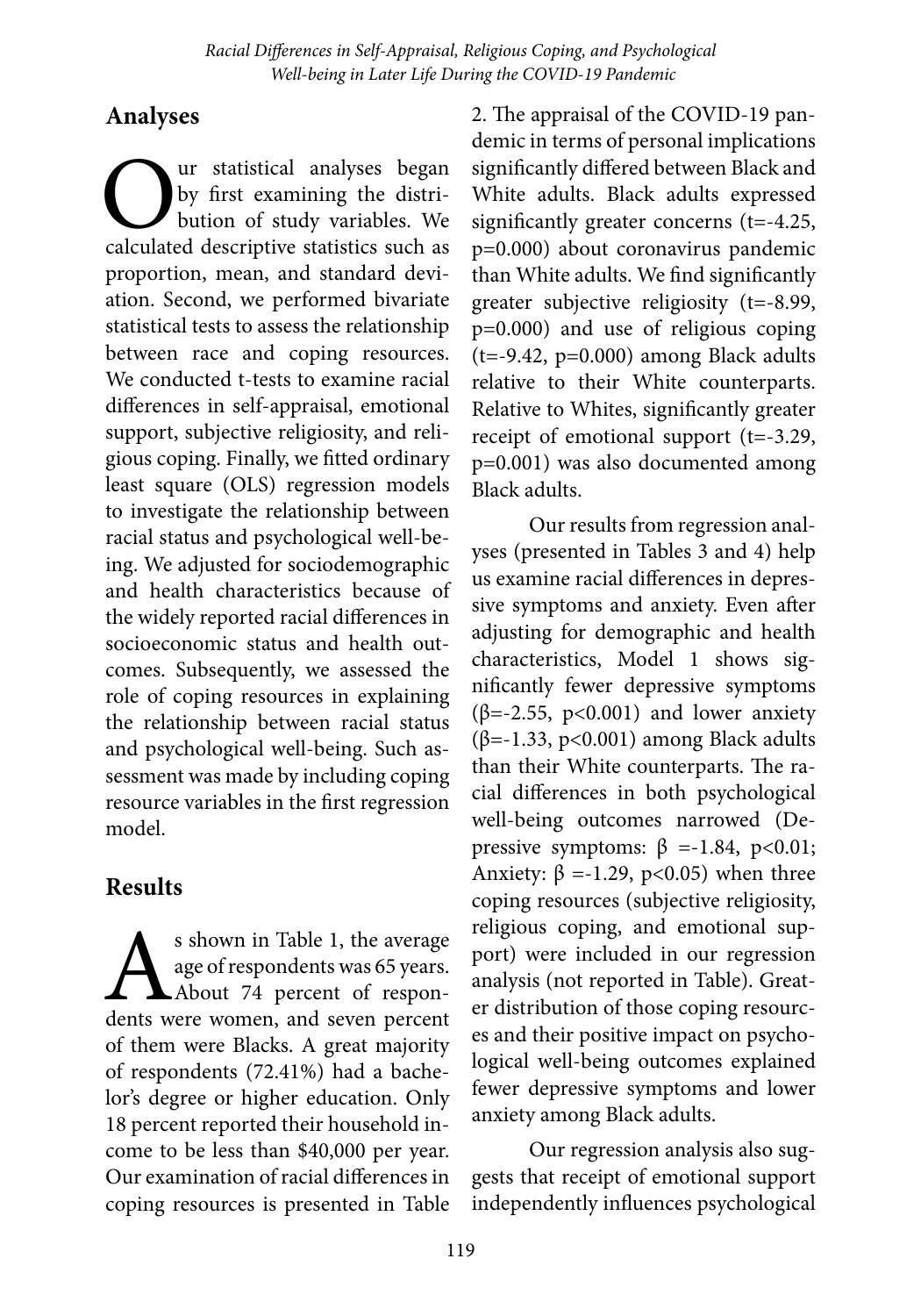well-being. In other words, individuals (regardless of their race and other characteristics adjusted in our regression analysis) who report receipt of greater emotional support also have significantly fewer depressive symptoms  $(\beta = -\frac{1}{2})$ 0.92, p<0.001) and lower anxiety (β=-0.28, p<0.05). As Model 2 shows, the self-appraisal of the COVID-19 pandemic did not explain why Black adults report better psychological well-being than White adults. That is likely due to their greater concerns about the pandemic, which seems to contribute significantly higher depressive symptoms (β= 0.40, p<0.001) and anxiety (β=0.45, p<0.001). The significant lower depressive symptoms and anxiety among Black adults than their White counterparts was still maintained even after the influence of coping resources has been accounted for.

### **Discussion**

Our study takes an import-<br>ant step in identifying the<br>psychological resources that<br>have unique salience for the mental ant step in identifying the psychological resources that have unique salience for the mental health of Black older adults during the COVID-19 pandemic (e.g., a serious global health threat). We offer unique insights into the racial differences in later life psychological well-being in the era of COVID-19 pandemic and the role of coping resources in mediating those racial differences. Studies conducted prior to the pandemic generally found better psychological well-being among Black adults relative to Whites. Despite having disproportionately greater structural risk factors (e.g., institutional racism, poverty, residential segregation) for poor mental health outcomes, Black older adults tend to report lower anxiety and higher life satisfaction than their White counterparts (Taylor & Chatters, 2020). Consistent with those studies, Blacks report better psychological well-being despite their greater concerns about the personal impacts of the COVID-19 pandemic.

We documented significantly higher depressive symptoms and anxiety among individuals with greater concerns about the pandemic. These negative psychological well-being outcomes may reflect the impact of experiences of social isolation and concerns about economic security due to a destabilized labor market (Gauthier et al., 2020). Our study finds that Black adults appraise the COVID-19 pandemic to have significantly greater personal implications than the appraisal reported by White adults. The greater concerns about the coronavirus pandemic reflect the psychological impact of longstanding disparities in health conditions for Blacks in the United States. Fannie Lou Hamer, the great civil rights activist, expressed her health and economic challenges during similar tumultuous times by saying, "I'm sick and tired of being sick and tired," which also conveys the current health and economic conditions faced by far too many Blacks trying to cope with COVID-19. Our findings of racial differences in the appraisal of personal implications of COVID-19 differ from previous studies on self-appraisal. Existing research has reported that Blacks consider stressors as less upsetting than Whites. The inconsistency in findings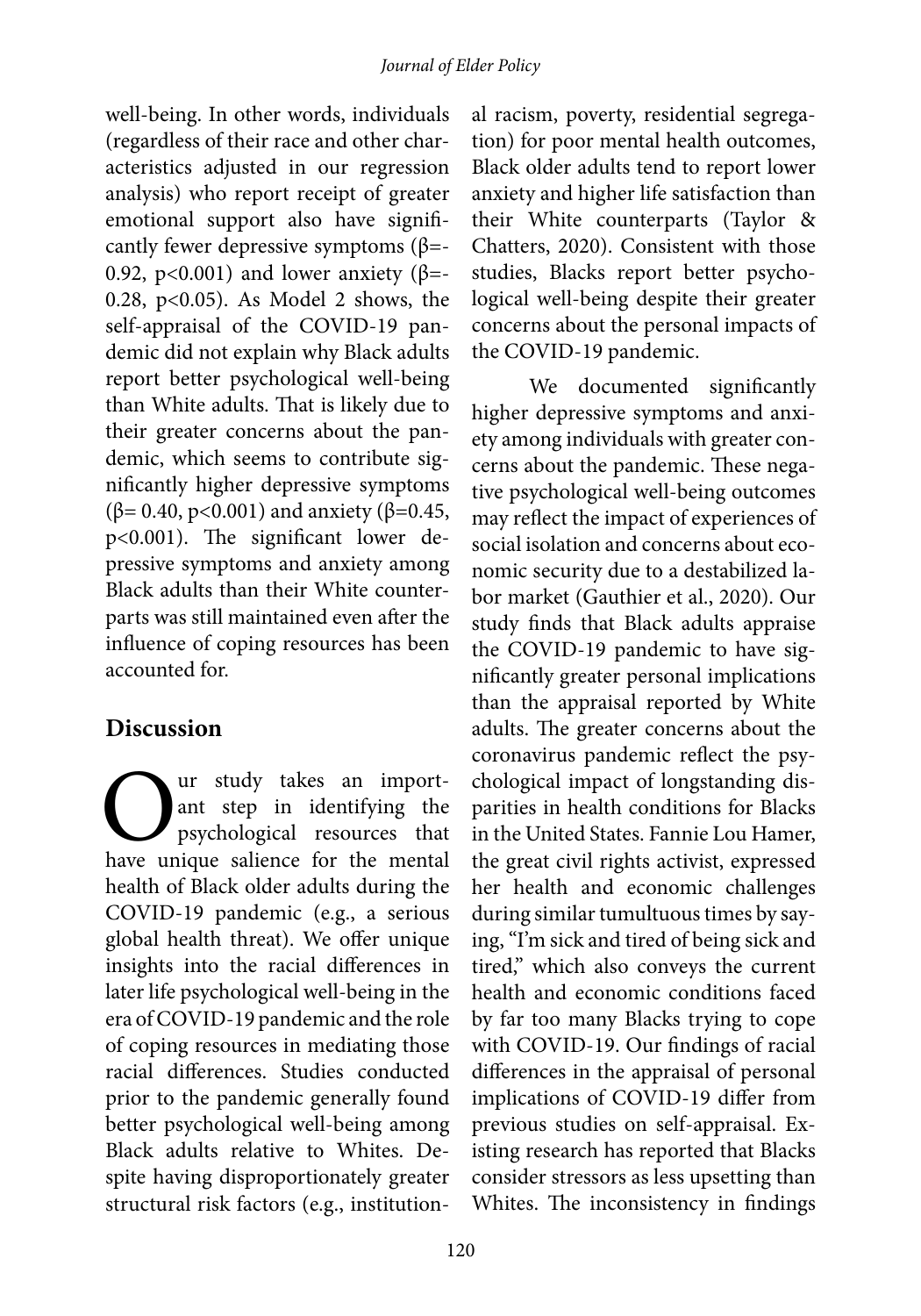could be due to differences in the type of stressors that people have been asked to appraise. Previous studies tend to ask people to appraise individual-level events (e.g., life events) (Lazarus & Folkman, 1984; Turner & Wheaton, 1995; Cohen et al. 2019; Park & George, 2013) than a global event that our study does. Self-appraisal is likely to be racially mediated (Williams et al., 1997). The stressfulness of a life experience is determined, in part, by the meaning it has for the individual. The appraisal of an event is linked to an individual's personal and social history, which differ across racial groups. Blacks appraise an individual-level stressor against the backdrop of adverse life events that they have experienced over the life course, but the same dynamic may not apply to a global pandemic.

Our findings underscore the need to consider the unique role of racialized coping resources in shaping disparities in later life psychological well-being. Despite their concerns, Black adults report fewer depressive symptoms and lower anxiety than White adults. Our findings indicate that better psychological well-being among Black adults could be due to coping resources such as emotional support, subjective religiosity, and religious coping. These coping resources may help them counteract the concerns they have about the pandemic. Similar to existing studies, we find that individuals with positive emotions, such as receiving greater emotional support, have fewer depressive symptoms and lower anxiety (Kahana et al., 2021).

Our study finds subjective religiosity and religious coping to be among the most salient ways for Blacks to cope with structural disadvantages. The positive effects of religious coping on the psychological well-being of Black older adults reinforce an underlying assumption of the social role of the "Black Church" on psychological well-being. The Black church and religion have played a prominent role in Blacks' lives (Blank et al., 2002; Barnes, 2013). The Black church has offered a space to form a faith-based community, the relevance of which continues beyond the church. Faith has been at the heart of the Black community's struggle for survival and is recounted in historical and contemporary writings (Romero, 2005). Faith-based perspectives, such as biblical admonitions of "man shall not live by bread alone; and "The word of God is, health to the bone and marrow of those who find it," are important values, attitudes, and beliefs for Blacks that helps us to understand why Blacks in our study despite existing health disadvantages and worsening economic conditions due to the pandemic are concerned but report lower depressive symptoms and less anxiety than whites.

### **Resilience and Denial**

espite considering the influence of religious coping, subjective religiosity, and emotional support, Blacks continue to report significantly fewer depressive symptoms and anxiety. Resilience and denial may explain why Black older adults are less anxious and depressed than whites during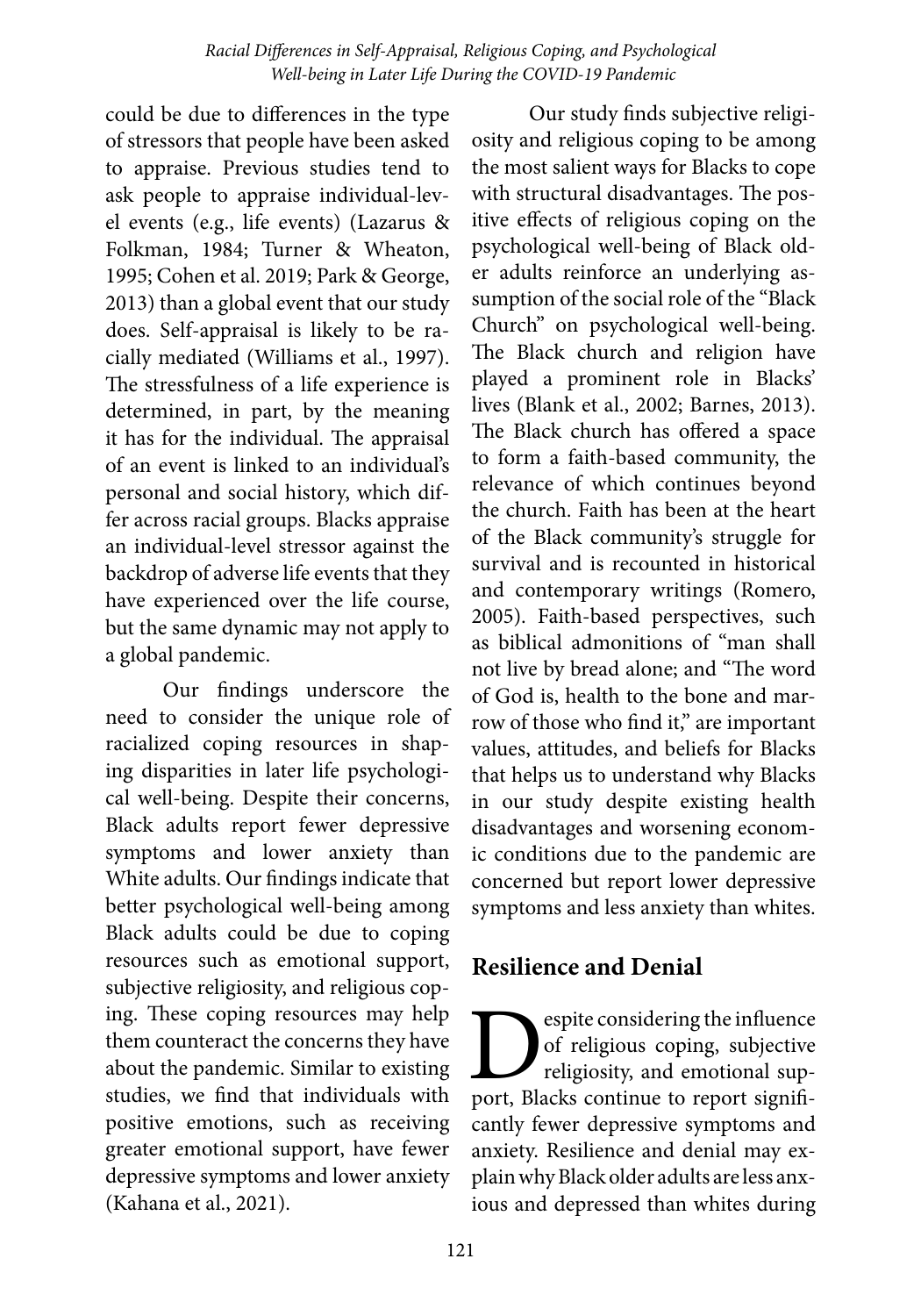a pandemic. For over 400 years since the first documented arrival of Africans who came to America by way of Point Comfort, Va. in August 1619, they have been exposed to unimaginable brutality of slavery, ensuing historical eras such as Reconstruction and Jim Crow, and continuing racial oppression (Wyatt-Nichol & Seabrook, 2016). These experiences have all reinforced among Blacks an emphasis on overcoming obstacles against all odds (Becker & Newson, 2005). Such emphasis contributed to the adaptation of a resilience philosophy rooted in their long struggle for freedom and equality. Breznitz (1983) has suggested that stress and denial go hand in hand; in extreme forms, denial can be pathological. Lazarus and Folkman (1984) suggest denial-like processes used as coping mechanisms might adversely affect psychological health status. For example, the perilous effects of racism could lead to maladaptive coping, such as engaging in alcohol and drug abuse, violence, self-blame, suicide, and remaining in denial.

According to Breznitz, sometimes denial can save us from breaking under strain. Some degree of denial may help to maintain a belief in a "just world" and the fairness of others, avoid feelings of powerlessness and vulnerability and conserve emotional energy, blocking out the negativity of any kind (Crosby, 1984; Harrell, 2000). Those who deny their distress have been found to report higher degrees of happiness and life satisfaction (Johnson & Crowley, 1996). The denial of stress among Blacks may reflect their socialization in the tradition of an African-Amer-

ican folk hero named "John Henry." Having a "John Henry" personality is symbolic of some Black people who try to overcome all odds, no matter what the obstacles, even though denying the existence of real problems that may be insurmountable can lead to detrimental health outcomes (Lincoln et al., 2003). We speculate that even though Blacks are concerned about the COVID-19, they deny negative thoughts or emotions about the impact COVID-19 could have on them, leading to lower depressive symptoms and anxiety than whites.

# **Policy Implications**

The COVID-19 pandemic has exposed huge health inequalities<br>in the U.S. The disproportion-<br>ate COVID-19 related deaths among posed huge health inequalities in the U.S. The disproportionate COVID-19 related deaths among racial and ethnic minorities reflect the unequal burden of pre-existing health conditions. Greater concerns about COVID-19 among Blacks relative to their White counterparts is likely driven by their material disadvantages in terms of income, wealth, and health. Our findings point to the urgent need for policies that will mitigate concerns of racial and ethnic minorities, especially those experiencing financial hardship in the US. They indicate a need for macro-level policies that attempt to reduce the disproportionate burden of COVID-19 among racial and ethnic groups with a greater risk of infection, hospitalization, and death. The policies should be designed to address both the immediate crisis and the possible long-term implications.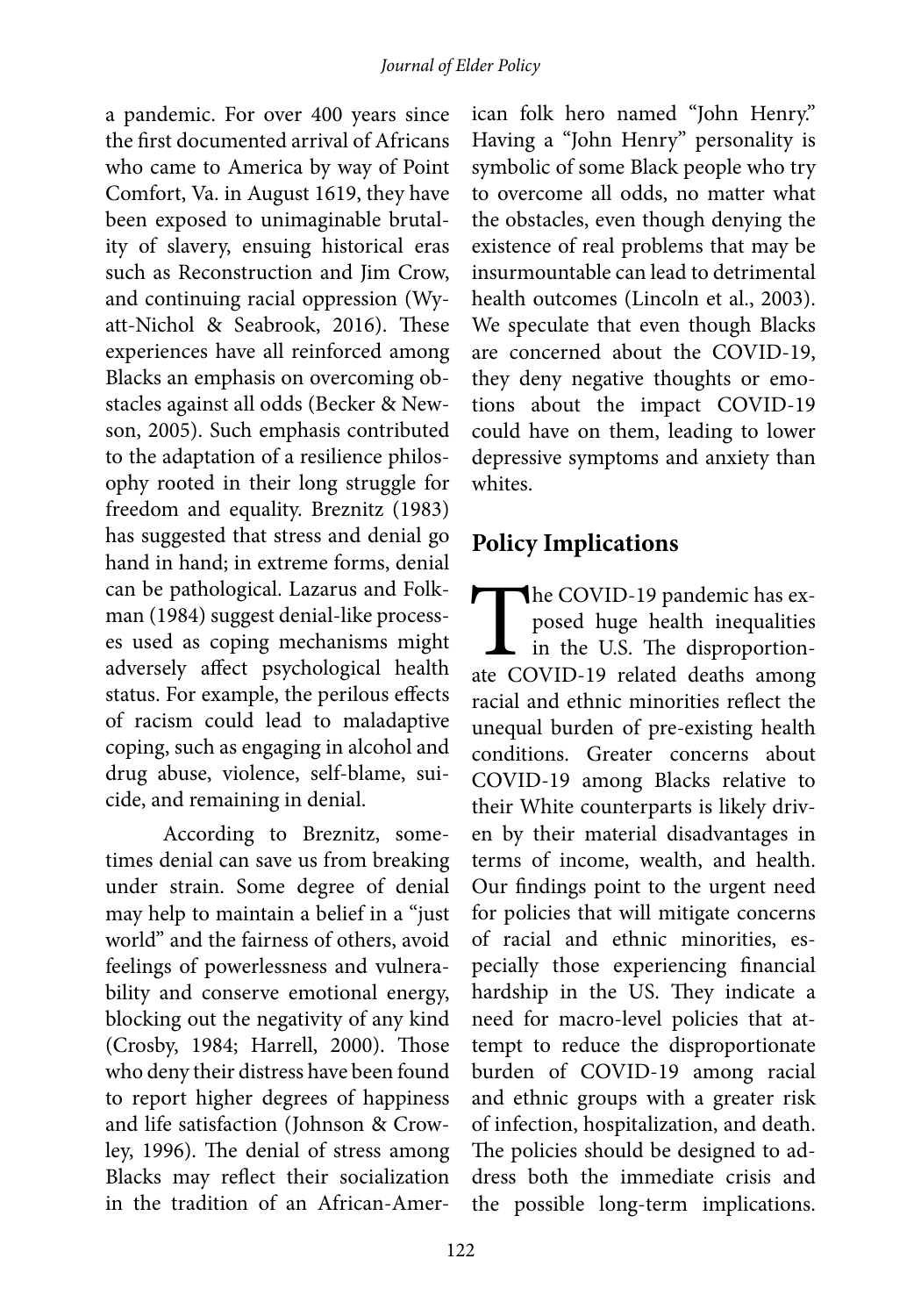State and local legislators should forge a partnership with local clinics, hospital systems, faith-based institutions, and community organizations to help those grieving the loss of loved ones to COVID-19. Care should be given to creating institutional mechanisms that can offer culturally sensitive support services and interventions to help them cope with the various stressors (e.g., job loss, death of a family member) caused by pandemic. In addition to the disturbing loss of lives among Blacks, the COVID-19 pandemic has caused massive economic pain. Congress should continue to provide cash benefits and unemployment reliefs. This will provide them additional coping resources to lessen their concerns, thereby reducing their adverse impacts on psychological well-being outcomes.

Our study documented that Blacks are more likely to utilize religious coping when dealing with a stressful situation. At an individual level, the reliance on religious coping could help them adapt to the adverse circumstances created by the COVID-19 pandemic. Such reliance may not, however, alleviate the stress of job loss or a stressful work environment. They may say they are "too blessed to be stressed," but underlying that statement may hide the suffering they are going through because of economic conditions or other structural problems. We call this phenomenon "suppressed inequality" because such cognitive denial is likely to mask mental health disparities. The denial, emanating from continued exposure to the oppression of opportunity, resources, power, results in minimizing

any negative emotional experiences. An individual from oppressed and exploited groups could become so used to hiding stress caused by adverse material circumstances that they don't even recognize their own feelings because they have dismissed them for so long. Such denial could lead to the minimization of potential mental health issues, and that, coupled with the lack of health care coverage, could discourage them from seeking help from mental health professionals. Excessive reliance on religious coping could contribute to the positive evaluation of psychological health, which then runs the risk of suppressing racial inequalities in mental health. Without demanding structural solutions to alleviate pain and suffering due to stressful material conditions, the situation of potentially suppressed racial disparities in mental health is likely to remain unchanged.

# **Limitations**

**Example Strain Scholarly and policy implications, we are cognizant of the limitations of our study.** Black participants in the study policy implications, we are cognizant of the limitations of our are underrepresented in proportion to the population of Black Americans in the U.S. (7% in the sample vs. 13% of the U.S. population). Given the nature of our data collection (i.e., the non-probability sample obtained from web-based survey), the likelihood of self-selection bias is unavoidable. Our sample has a higher percentage of women and very low participation of individuals with no education and less than high school education. We recognize that dispropor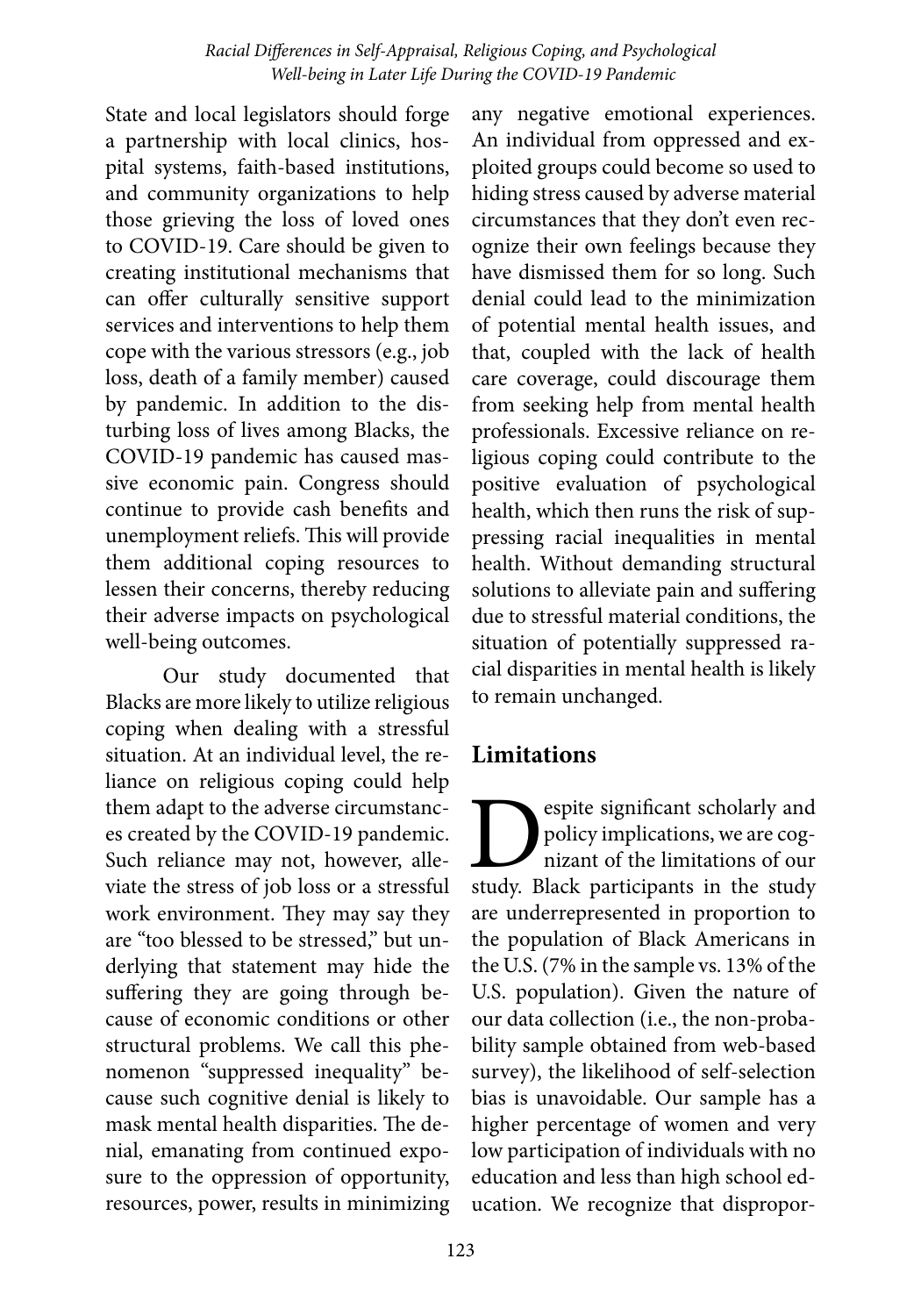tionate representation of women and higher educated individuals is likely to bias our findings and make it less likely to be generalizable to the larger population of the United States. Our measure of emotional support could be improved by future studies. The measure of emotional support used in our study combines support from family, friends, and neighbors, making it difficult to distinguish the sources of social support, and their potentially differential impacts on psychological well-being.

**Acknowledgement**: This work was supported by funding from the Sigma Theta Tau International Honor Society of Nursing Zeta Kappa-At-Large Chapter.

#### **References**

- Ano, G. G. Erin. B. Vasconcelles. 2005. Religious coping and psychological adjustment to stress: A meta-analysis. *Journal of Clinical Psychology,* 61(4), 461- 480.0. doi: 10.1002/jclp.20049.
- Assari, S., & Lankarani, M. M. (2018). Secular and religious social support better protect blacks than whites against depressive symptoms. *Behavioral Sciences*, 8(5), 46. doi: 10.3390/bs8050046
- Ayalon, L., & Gum, A. M. (2011). The relationships between major lifetime discrimination, everyday discrimination, and mental health in three racial and ethnic groups of older adults. *Aging & Mental Health*, 15(5), 587-594. doi: 10.1080/13607863.2010.543664
- Barber, S. J., & Kim, H. (2021). COVID-19 worries and behavior changes in older and younger men and women. *The Journals of Gerontology. Series B, Psychological Sciences and Social Sciences,* 76(2), e17–e23. [https://doi.](https://doi.org/10.1093/geronb/gbaa068) [org/10.1093/geronb/gbaa068](https://doi.org/10.1093/geronb/gbaa068)
- Becker, G. & Newsom, E (2005). Resilience in the face of serious illness among chronically ill blacks in later life. *The Journals of Gerontology: Series B*, *Psychological Sciences and Social Sciences,* 60(4), S214–S223. doi: 10.1093/ geronb/60.4.s214.
- Berry, M. F. & Blassingame, J. W. (1982). *Long memory: The Black experience in America*. Oxford University Press.
- Besheer M., Cox, K., Diamant, J., & Gecewicz, C. (2021). *Faith among Black Americans.* Pew Research Center. https://www.pewforum.org/2021/02/16/faithamong-black-americans/
- Blank, M. B., Mahmood, M., Fox, J. C., & Guterbock, T. (2002). Alternative mental health services: The role of the Black church in the South. *American Jour-*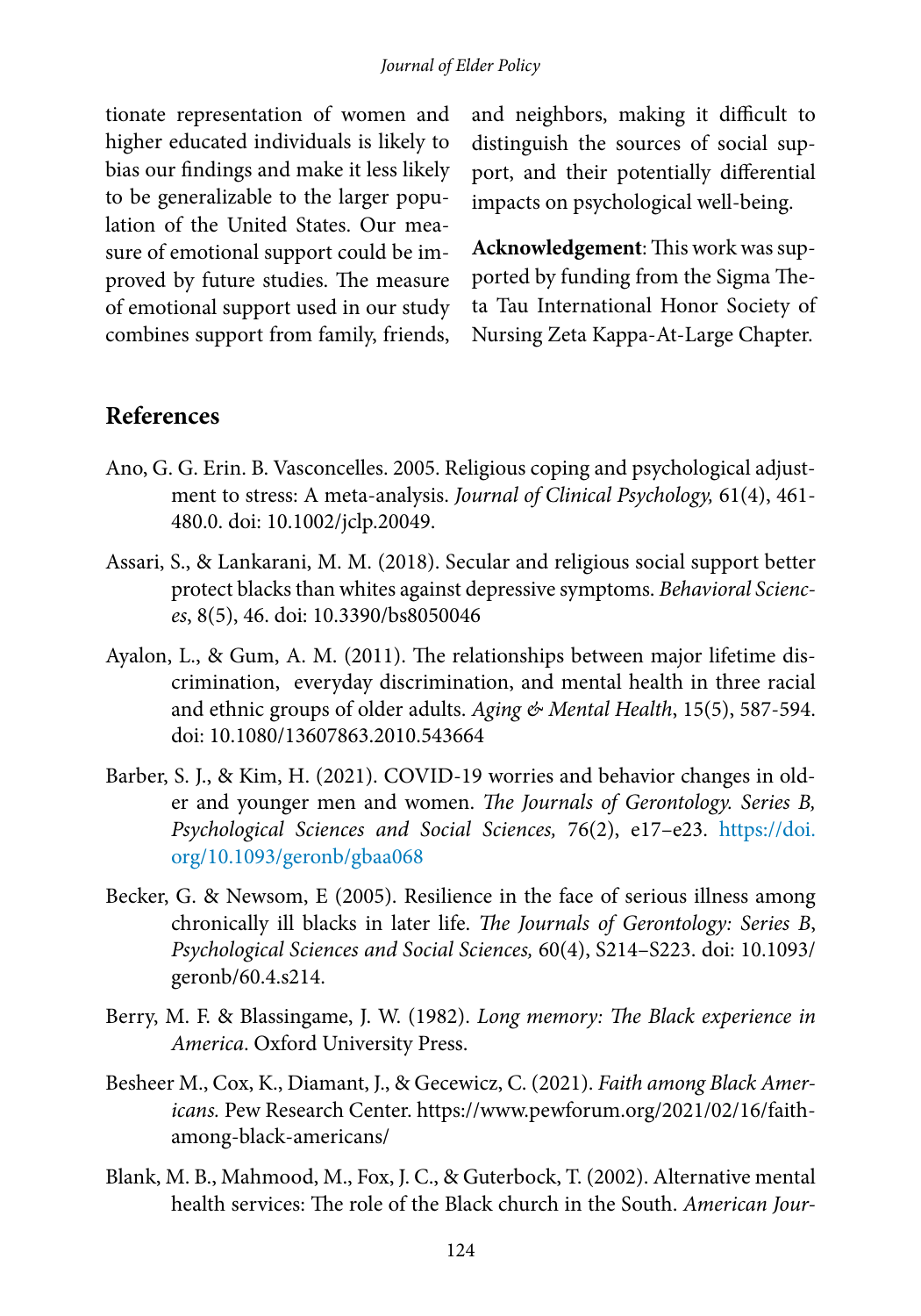*nal of Public Health,* 92(10), 1668-1672. doi: [10.2105/ajph.92.10.1668](https://dx.doi.org/10.2105%2Fajph.92.10.1668)

Breznitz, S. (1983). *The denial of stress*. Intl Universities Pr Inc.

- Brown, L., Mitchell, U. A, & Ailshire J. A. (2018). Disentangling the stress process: Race/ethnic differences in the exposure and appraisal of chronic stressors among older adults. *The Journals of Gerontology: Series B*, *Psychological Sciences and Social Sciences,*
- Brondolo, E., Gallo, L. C., & Myers, H. F. (2009). Race, racism and health: Disparities, mechanisms, and interventions. *Journal of Behavioral Medicine*, 32(1), 1. doi: 10.1007/s10865-008-9190-3.
- Chatters, L. M., Taylor, H. O., Nicklett, E. J., & Taylor, R. J. (2018). Correlates of objective social isolation from family and friends among older adults. *Healthcare,* 6(1), 24. doi: [10.3390/healthcare6010024](https://dx.doi.org/10.3390%2Fhealthcare6010024)
- Chatters, L. M., Taylor, H. O., & Taylor, R. J. (2020). Older Black Americans during COVID-19: Race and age double jeopardy. *Health Education and Behavior*, 47(6), 855–860. <https://doi.org/10.1177/1090198120965513>
- Clark, R., Anderson, N. B., Clark, V. R., & Williams, D. R. (1999). Racism as a stressor for Blacks: A biopsychosocial model. *The American Psychologist*, 54(10), 805–816.
- Cobb, R. J., Erving, C. L., & Carson Byrd, W. (2021). Perceived COVID-19 health threat increases psychological distress among Black Americans. *Ethnic and Racial Studies,* 44(5), 806-818.
- Cohen, S., Murphy, M. L. M., & Prather, A. A. (2019). Ten surprising facts about stressful life events and disease risk. Annual Review of Psychology, 70, 577-597. doi: [10.1146/annurev-psych-010418-102857](https://dx.doi.org/10.1146%2Fannurev-psych-010418-102857)
- Crosby, F. (1984). The denial of personal discrimination. *American Behavioral Scientist*, 27, 371-386.
- Davenport, A. D., & McClintock, H. F. (2021). Religiosity and attitudes toward treatment for mental health in the Black church. *Race and Social Problems*, 1-8.
- Ellison, C. G. (2017). Religious involvement and subjective well-being. *Journal of Health and Social Behavior*, 32(1), 80-99.
- Gallo, J. J., Cooper-Patrick, L., & Lesikar, S. (1998). Depressive symptoms of Whites and African Americans aged 60 years and older. *The Journals of Gerontology: Series B*, *Psychological Sciences and Social Sciences,* 53B(5), P277-P286. <https://doi.org/10.1093/geronb/53B.5.P277>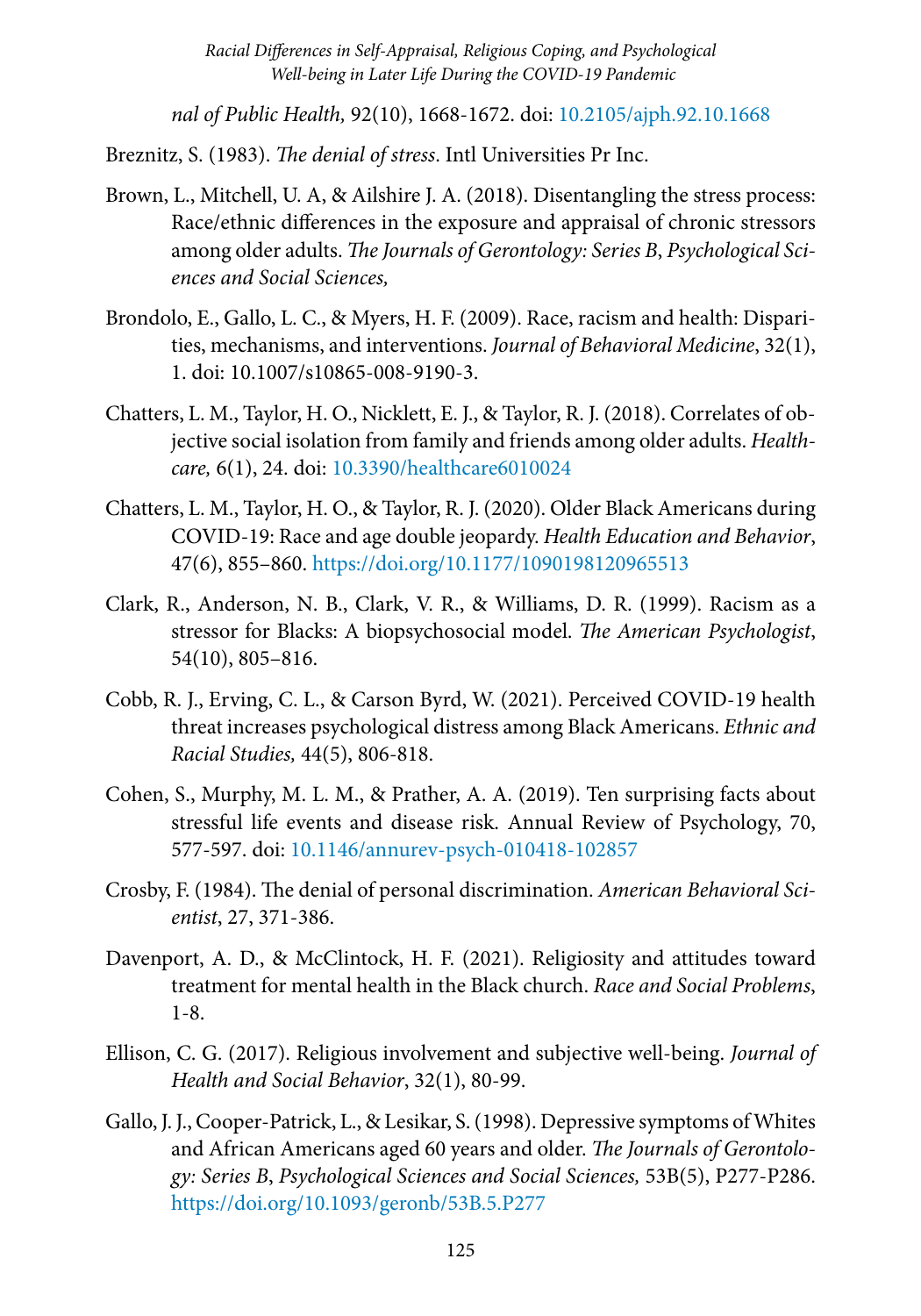- Gauthier, G. R., Smith, J. A., García, C., Garcia, M. A., & Thomas, P. A. (2020). Exacerbating inequalities: Social networks, racial/ethnic disparities, and the COVID-19 pandemic in the United States. *The Journals of Gerontology: Series B*, *Psychological Sciences and Social Sciences,* 76(3), 88–92. [https://](https://doi.org/10.1093/geronb/gbaa117) [doi.org/10.1093/geronb/gbaa117](https://doi.org/10.1093/geronb/gbaa117)
- Garcia, M. A., Homan, P. A., García, C., & Brown, T. H. (2020). The color of COVID-19:
- Structural racism and the disproportionate impact of the pandemic on older Black and Latinx adults. *The Journals of Gerontology: Series B*, *Psychological Sciences and Social Sciences,* 76(3), 75–80. [https://doi.org/10.1093/geronb/](https://doi.org/10.1093/geronb/gbaa114) [gbaa114](https://doi.org/10.1093/geronb/gbaa114)
- Harrell, S.P. (2000). A multidimensional conceptualization of racism-related stress: Implications for the well-being of people of color. *American Journal of Orthopsychiatry*, 70(1), 42-57.
- Johnson, R. & Crowley, J. (1996). An analysis of stress denial. In H. W. Neighbors & J. S. Jackson (Eds.), *Mental health in Black America* (pp. 62-76). Sage Publications, Inc.
- Kahana, E., Bhatta, T. R., Kahana, B., & Lekhak, N. (2021). Loving others: The impact of compassionate love on later life psychological well-being. *The Journals of Gerontology: Series B*, *Psychological Sciences and Social Sciences, 76*(2), 391-402. <https://doi.org/10.1093/geronb/gbaa188>
- Kahana, E., Kahana, B., & Lee, J. E. (2014). Proactive approaches to successful aging: One clear path through the forest. *Gerontology*, 60(5), 466-474. doi: [10.1159/000360222](https://dx.doi.org/10.1159%2F000360222)
- Kawachi, I., Daniels, N., Robinson, D. E. (2005). Health disparities by race and class: Why both matter. *Health Affairs,* 24(2), 343-352. https://doi.org/10.1377/ hlthaff.24.2.343
- Krause, N. (2005). God-mediated control and psychological well-being in late life. *Research on Aging*, 27(2), 136-164. [https://doi.org/10.1177/0164027504270475](https://doi.org/10.1177%2F0164027504270475)
- Krause, N., & Chatters, L. M. (2005). Exploring race differences in a multidimensional battery of prayer measures among older adults. *Sociology of Religion*, 66(1), 23-43.<https://doi.org/10.2307/4153114>
- Lazarus, R. S., & Folkman, S. (1984). *Stress, appraisal, and coping*. Springer Publishing Company.
- Lincoln, K. D., Chatters, L. M., & Taylor, R. J. (2003). Psychological distress among Black and White Americans: Differential effects of social support, negative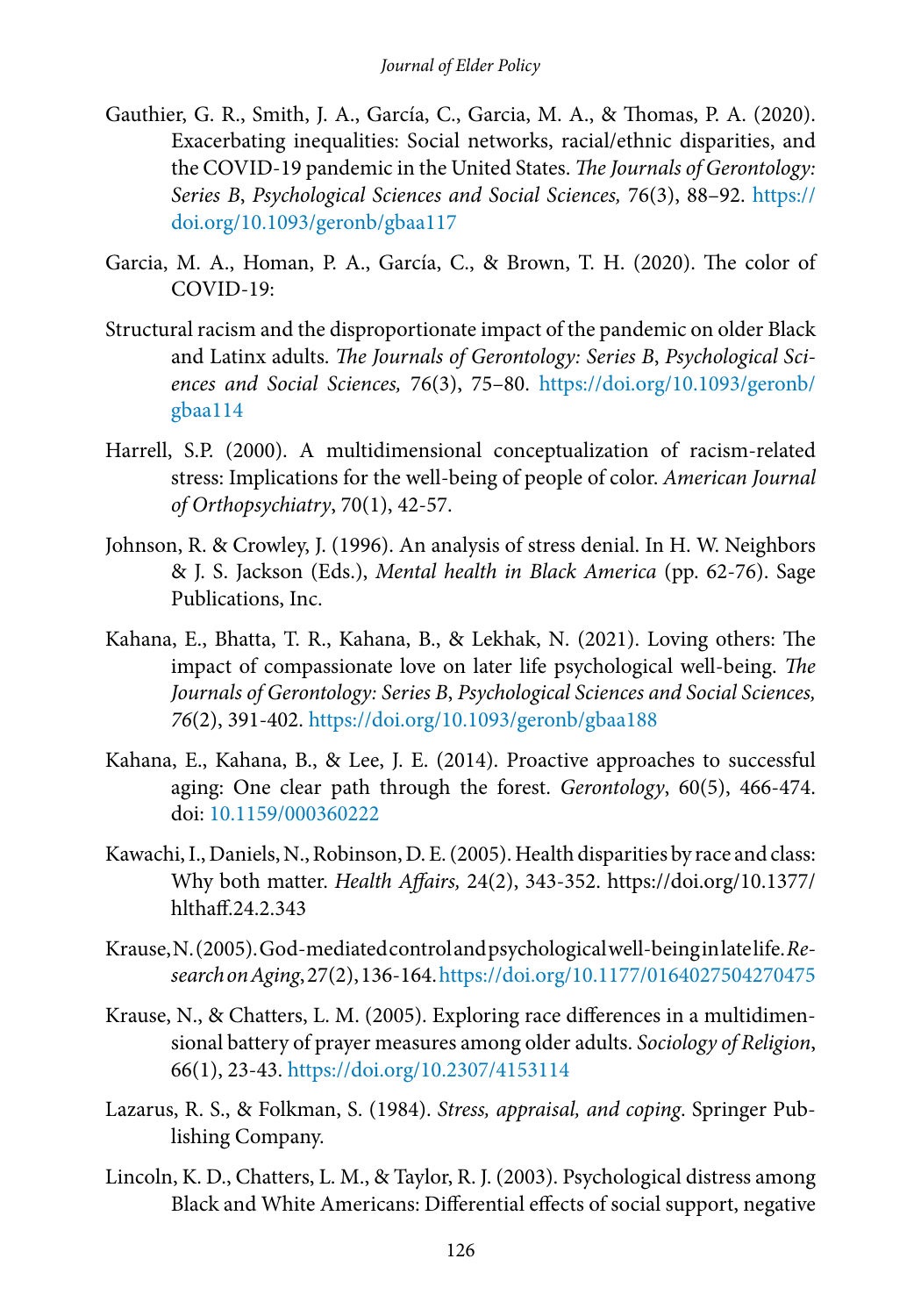interaction and personal control. *Journal of Health and Social Behavior*, 44(3), 390.

- Lukachko, A., Myer, I., & Hankerson, S. (2015). Religiosity and mental health service utilization among African Americans. *The Journal of Nervous and Mental Disease*, 203(8), 578.
- Mezuk, B., Abdou, C. M., Hudson, D., Kershaw, K. N., Rafferty, J. A., Lee, H., & Jackson, J. S. (2013). "White box" epidemiology and the social neuroscience of health behaviors: The environmental affordances model. *Society and Mental Health*, 3.
- Mouzon, D. M., Taylor, R. J., Nguyen, A. W., & Chatters, L. M. (2016). Serious psychological distress among Blacks: Findings from the National Survey of American Life. *Journal of Community Psychology,* 44, 765–780. doi:10.1002/ jcop.21800
- National Center for Health Statistics. (2021). Deaths involving coronavirus disease 2019 (COVID-19) by race and Hispanic origin group and age, by state. [https://data.cdc.gov/NCHS/Deaths-involving-coronavirus-disease-](https://data.cdc.gov/NCHS/Deaths-involving-coronavirus-disease-2019-COVID-19/ks3g-spdg)[2019-COVID-19/ks3g-spdg](https://data.cdc.gov/NCHS/Deaths-involving-coronavirus-disease-2019-COVID-19/ks3g-spdg)
- Nguyen, A. W., Chatters, L. M., Taylor, R. J., Aranda, M. P., Lincoln, K. D., & Thomas, C. S. (2018). Discrimination, serious psychological distress, and church-based emotional support among African American men across the life span. *The Journals of Gerontology: Series B*, *Psychological Sciences and Social Sciences,* 73(2), 198-207.
- Nguyen, A. W. (2020). Religion and mental health in racial and ethnic minority populations: A review of the literature. *Innovation in Aging, 4*(5), 1–13. <https://doi.org/10.1093/geroni/igaa035>
- Oppel, R., Gebeloff, R., Lai, R., Wright, W., & Smith, M. (2020, July 5) The fullest look yet at the racial inequity of Coronavirus*. The New York Times.* https:// www.nytimes.com/interactive/2020/07/05/us/coronavirus-latinos-afri can-americans-cdc-data.html
- Park, C. L., & George, L. S. (2013). Assessing meaning and meaning making in the context of stressful life events: Measurement tools and approaches. *The Journal of Positive Psychology,* 8(6), 483-5.
- Pinquart, M., & Sörensen, S. (2000). Influences of socioeconomic status, social network, and competence on subjective well-being in later life: A meta-analysis. *Psychology and Aging,* 15(2), 187-224.
- Robinson-Dooley, V., & Wade-Berg, J. (2015). Invisible voices: Factors associated with the subjective well-being of aging African American men. *Education-*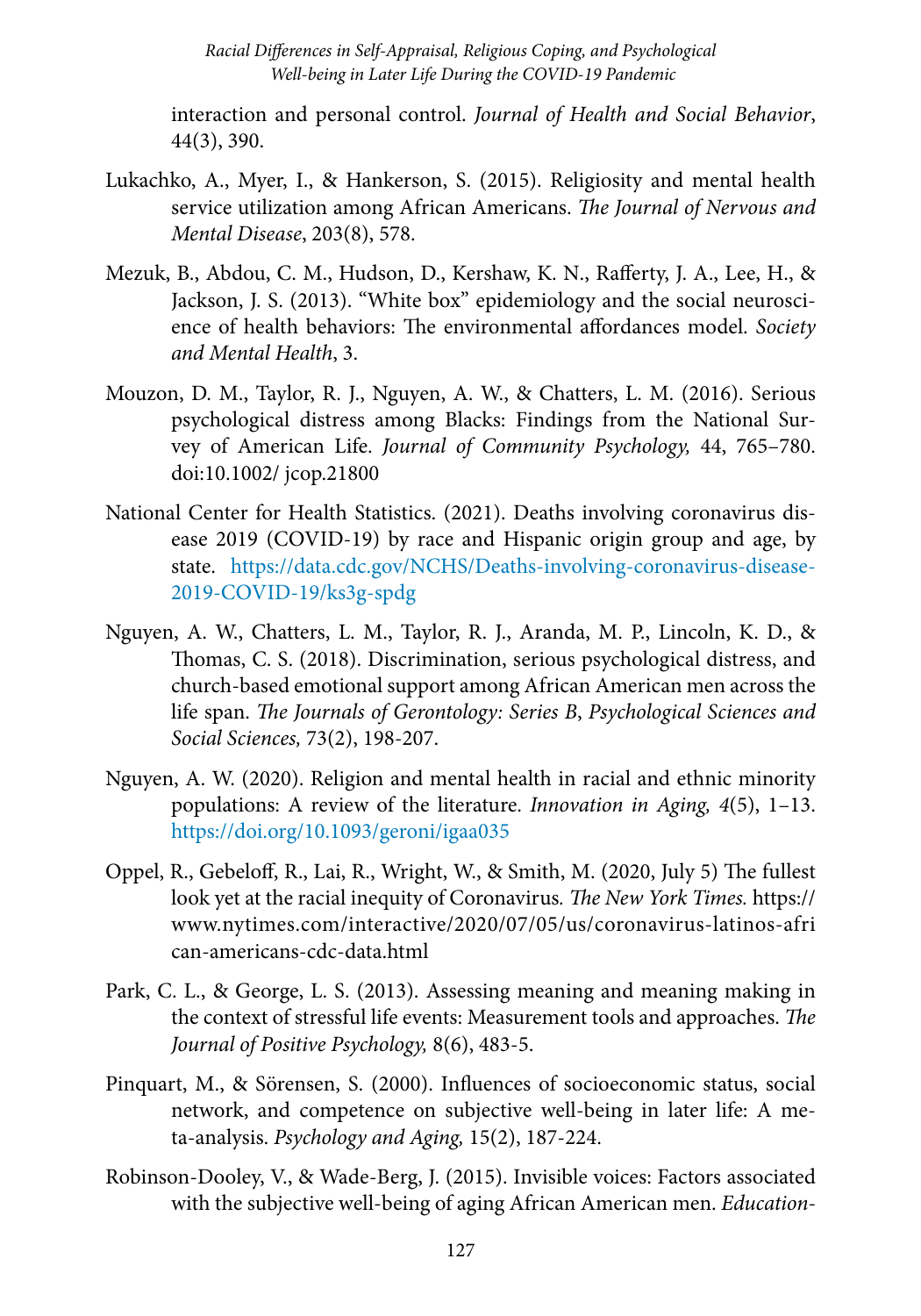*al Gerontology,* 41(3), 167-181.

- Romero, C. (2005). Creating the beloved community: Religion, race, and nation in Toni Morrison's "paradise." *African American Review*, 39(3), 415-430.
- Smith, E. A. & Zerubavel, E. (2010). Bridging identities through identity change. *Social Psychology Quarterly,* 73(4): 320-321.
- Stephanson, A., & West, C. (1989). Interview with Cornel West. *Social Text* (21), 269-286. doi:10.2307/827819
- The COVID Tracking Project. (2021). *COVID-19 is affecting Black, Indigenous, Latinx, and other people of color the most*. The Atlantic Monthly Group. [https://](https://covidtracking.com/race) [covidtracking.com/race](https://covidtracking.com/race)
- Taylor, R. J. (2020). Race and mental health among older adults: Within- and between-group comparisons. *Innovation in Aging*, 4(5), 1–6. [https://doi.](https://doi.org/10.1093/geroni/igaa056) [org/10.1093/geroni/igaa056](https://doi.org/10.1093/geroni/igaa056)
- Taylor, R. J., Chatters, L. M., & Levin, J. (2004). *Religion in the lives of African Americans: Social, psychological, and health perspectives.* Sage Publications, Inc.
- Taylor, R. J., & Chatters, L. M. (2020). Psychiatric disorders among older Black Americans: Within- and between-group differences. *Innovation in Aging*,  $4(3)$ , 1–16.
- Turner, R. J., & Wheaton, B. (1995). Checklist measurement of stressful life events. In S. Cohen, R. C., Kessler, & L. U. Gordon (Eds.), *Measuring stress: A guide for health and social scientists* (pp. 29-58). Oxford University Press.
- Villani, D., Sorgente, A., Iannello, P., & Antonietti, A. (2019). The role of spirituality and religiosity in subjective well-being of individuals with different religious status. *Frontiers in Psychology,* 10, 1525.
- Ward, A. M. (2010). The relationship between religiosity and religious coping to stress reactivity and psychological well-being. *Dissertation, Georgia State University*. https://scholarworks.gsu.edu/cps\_diss/50
- Williams, D. R. (1997). Racial differences in physical and mental health. *Journal of Health Psychology,* 2(3), 335–351.
- Williams, D. R., Neighbors, H. W., Jackson, J. S. (2008). Racial/ethnic discrimination and health: Findings from community studies. *American Journal of Public Health*, 98(Suppl 1), S29-S37. doi: [10.2105/ajph.98.supplement\\_1.s29](https://dx.doi.org/10.2105%2Fajph.98.supplement_1.s29)
- Wyatt-Nichol, H., & Seabrook, R. (2016). The ugly side of America: Institutional oppression and race. *Journal of Public Management and Social Policy*, 23(1), 20-46.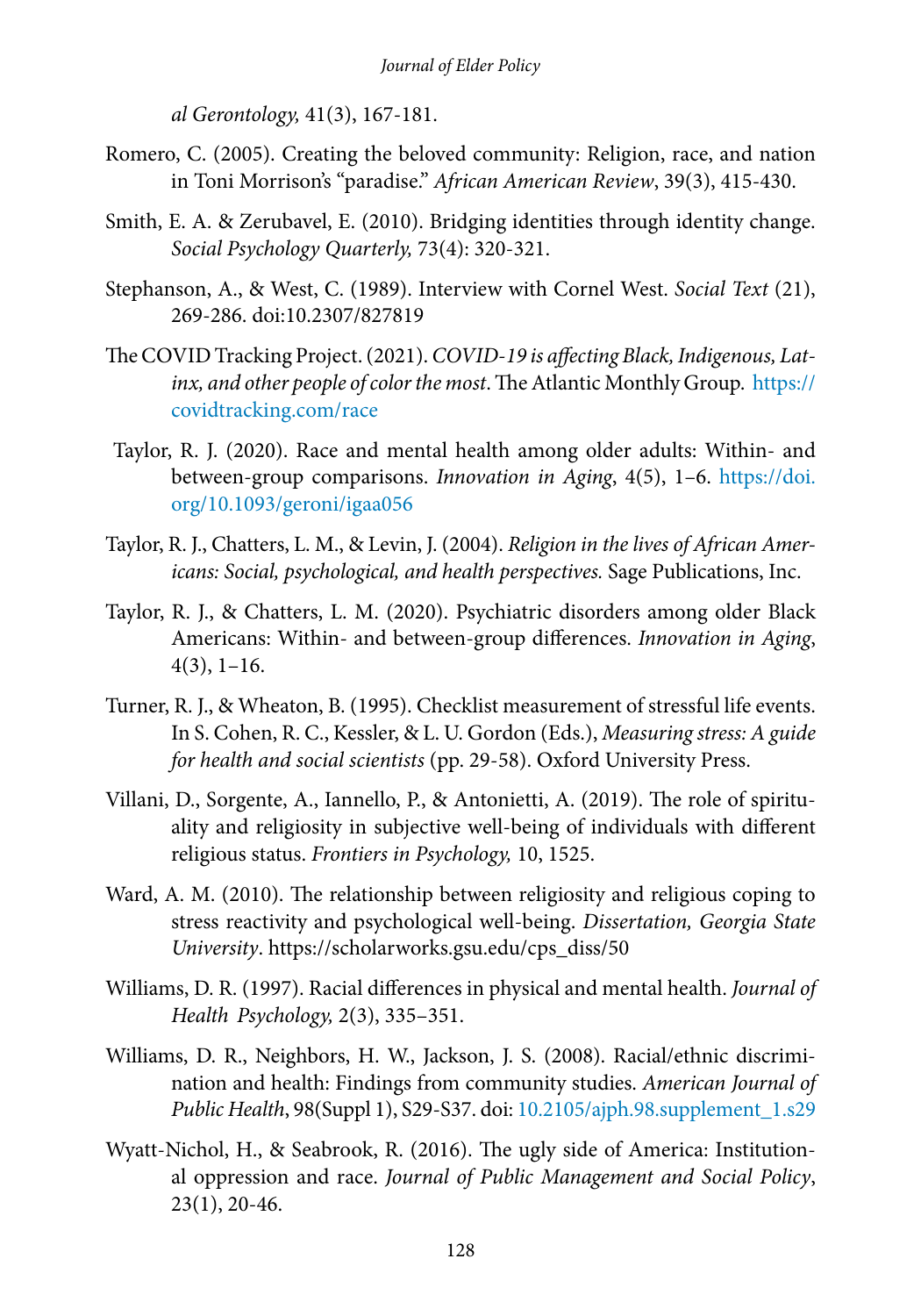| <b>Variables of Interest</b>          | Mean (SD) or Percentage |
|---------------------------------------|-------------------------|
|                                       | $(n=1,764)$             |
| Age (range: 50-93 years)              | 64.97(8.46)             |
| Gender (1=female)                     | 73.75                   |
| Marital status (1=married)            | 64.33                   |
| Race $(1 = black)$                    | 7.03                    |
| Education                             |                         |
| No High School and GED                | 1.02                    |
| High School                           | 5.06                    |
| Some College                          | 21.51                   |
| Bachelor's degree                     | 27.01                   |
| Master's degree                       | 31.33                   |
| Doctorate degree                      | 14.07                   |
| Income (range: $1-11$ )               | 7.81(3.08)              |
| Functional limitations (range: 4-20)  | 6.02(3.18)              |
| Chronic diseases (range: 0-15)        | 1.75(1.52)              |
| Subjective Religiosity (range: 1-5)   | 3.17(1.26)              |
| Religious coping (range: 3-15)        | 7.75(4.41)              |
| Emotional support (range: 1-5)        | 3.80(1.05)              |
| Concerns about COVID-19 (range: 7-35) | 21.98(5.83)             |
| Depressive symptoms (range: 10-40)    | 19.84(6.05)             |
| Anxiety (range: 6-30)                 | 14.18(5.33)             |

**Table 1:** Demographic Characteristics of Study Respondents, COVID Survey, 2020

**Table 2:** Relationship Between Race and Coping Resources

|                          | <b>Black</b> | White       | t-test  | p-value |
|--------------------------|--------------|-------------|---------|---------|
|                          | $(n=124)$    | $(n=1640)$  |         |         |
| Subjective Religiosity   | 3.99(1.03)   | 3.11(1.25)  | $-8.99$ | 0.000   |
| Religious coping         | 11.27(3.82)  | 7.48(4.33)  | $-9.42$ | 0.000   |
| <b>Emotional support</b> | 4.11(1.05)   | 3.78(1.05)  | $-3.29$ | 0.001   |
| Concerns about COVID-19  | 24.13(5.85)  | 21.82(5.79) | $-4.25$ | 0.000   |